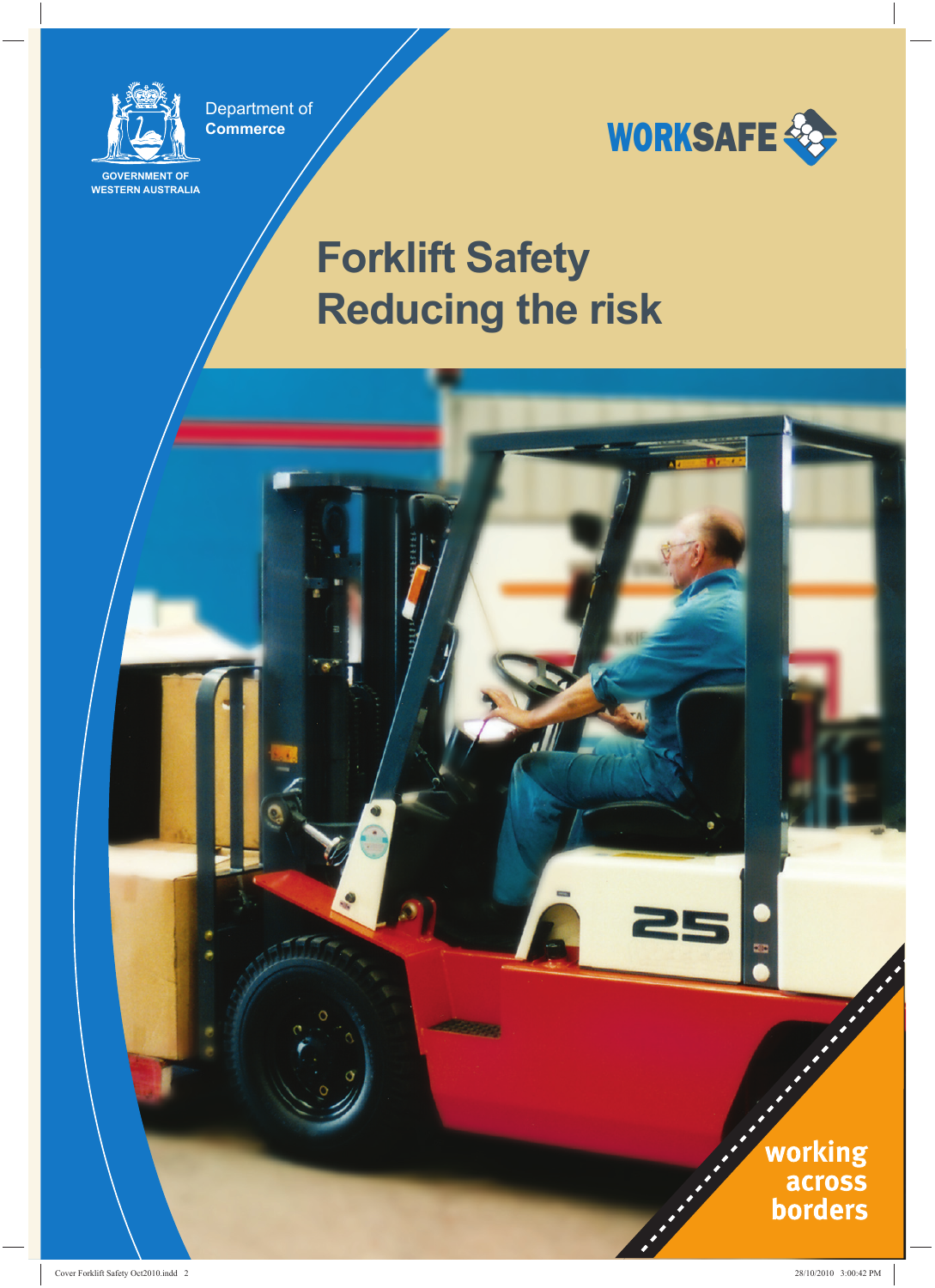# CONTENTS

| Introduction                                    | $\overline{2}$ |
|-------------------------------------------------|----------------|
| Forklift dangers                                | $\overline{2}$ |
| About this guide                                | $\overline{2}$ |
| <b>Legal responsibilities</b>                   | 3              |
| Employers: Reducing the risks                   | 3              |
| Employees: Reducing the risks                   | 3              |
| Qualifications and training                     | 3              |
| Consultation                                    | 4              |
| Manufacturers and suppliers: Reducing the risks | 4              |
| Physical hazards and safety issues              | 5              |
| Instability                                     | 5              |
| Speed and stopping distances                    | 6              |
| Sprains and strains                             | 7              |
| Slips, trips and falls                          | 8              |
| Attachments                                     | 8              |
| <b>Operation and maintenance</b>                | 9              |
| Check the forklift before you start             | 9              |
| Check the workplace before you start            | 9              |
| Get on and off safely                           | 10             |
| Operate the forklift safely                     | 10             |
| Carrying and handling loads safely              | 12             |
| Maintain the forklift                           | 14             |
| <b>Supporting systems</b>                       | 15             |
| Traffic management plans                        | 15             |
| Policies and safe work procedures               | 17             |
| Incident reporting                              | 18             |
| Selecting a forklift                            | $18\,$         |
| <b>Contacts and acknowledgements</b>            | 19             |
|                                                 |                |

#### **DISCLAIMER**

This information is for guidance only and is not to be taken as an expression of the law. It should be read in conjunction with the relevant legislation. For more information contact your local workplace health and safety authority.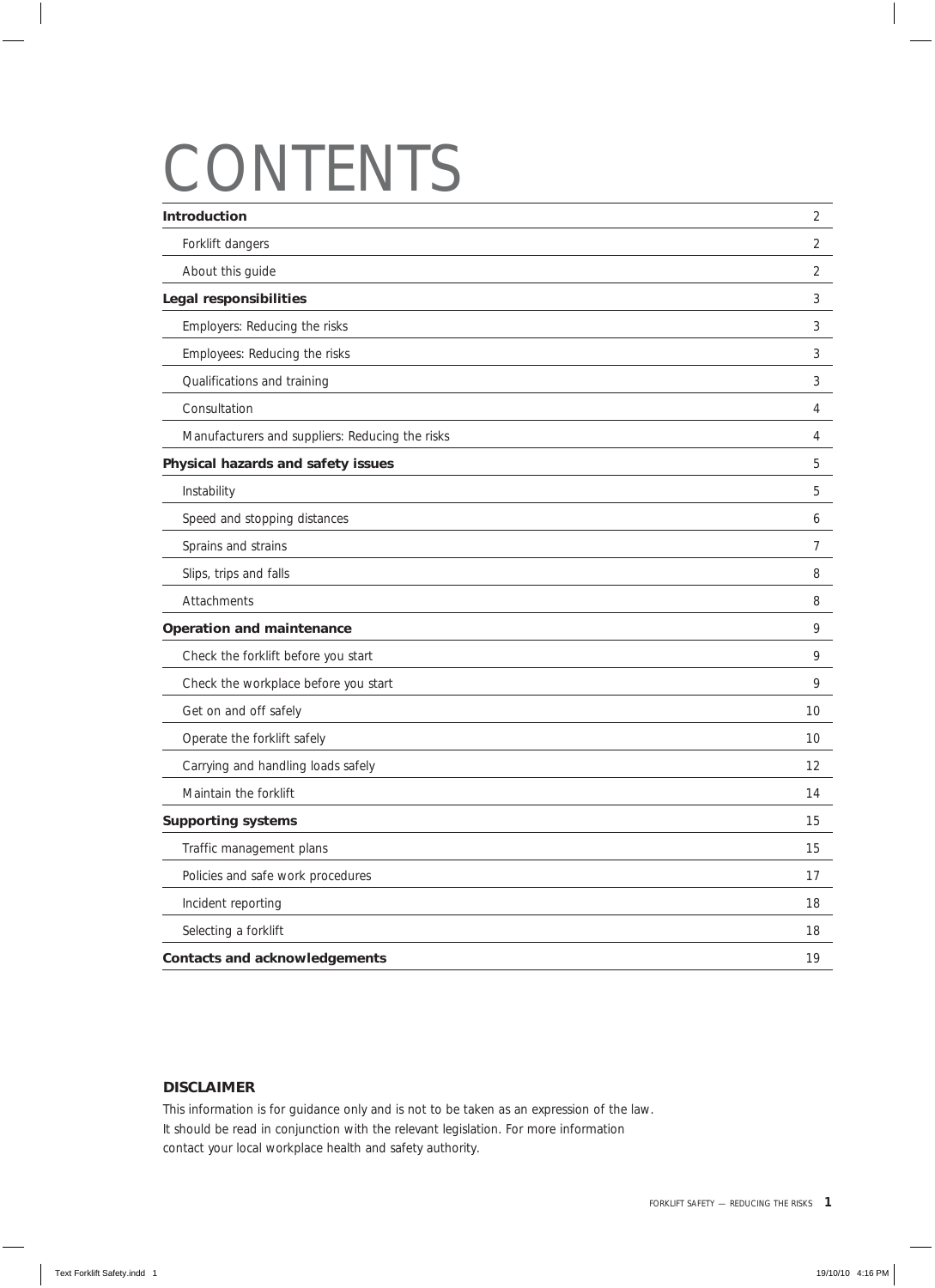# INTRODUCTION

In warehouses, factories, shipping yards, freight terminals and other workplaces across Australia, forklifts are used to lift, stack and transfer loads.

While forklifts offer a practical materials handling solution for many businesses, each year they continue to be associated with workplace deaths and injuries.

The human and financial cost of forklift-related incidents for employees, industry and the community is substantial.

However, forklift incidents can be prevented, especially when employees and employers work together to improve health and safety at work.

This document seeks to improve health and safety outcomes in Australian workplaces by offering businesses and employees practical guidance on managing risks related to forklifts.

## **FORKLIFT DANGERS**

As forklifts must be manoeuvrable they are designed to be compact, but when carrying loads they can become unstable under certain circumstances. Fully laden, a standard two tonne forklift can weigh approximately five tonnes in total. With lower stability, and greater manoeuvrability combined with uncontrolled traffic areas in workplaces you'll understand why forklifts are involved in so many incidents.

Even at low speeds, forklifts can cause serious injuries and fatalities.

It's not just the employee using the forklift who can be injured; pedestrians can be crushed against a wall or an object or another vehicle.

Don't wait until there's an injury or death at your workplace before developing a safe system of work to control risks.

## **ABOUT THIS GUIDE**

Simple safe practices such as observing speed limits, stop signs, wearing correctly fitted seat belts, slowing down and sounding the horn at an intersection can make a big difference.

Having a safe work environment, effective employee training, well-maintained machinery, a traffic management plan, policies and procedures and effective supervision all help reduce the risk of forklift-related injuries.

This publication focuses on simple safety practices and involvement of everyone in the workplace to help reduce the risk of forkliftrelated injuries.

This guide has four sections, covering:

- responsibilities of employers, employees and others
- physical hazards and safety issues related to forklifts (for example, instability and body strain)
- practical and safe ways to operate your forklift (for example, carrying loads and maintaining the forklift)
- supporting workplace systems (for example, traffic management plans and incident reporting).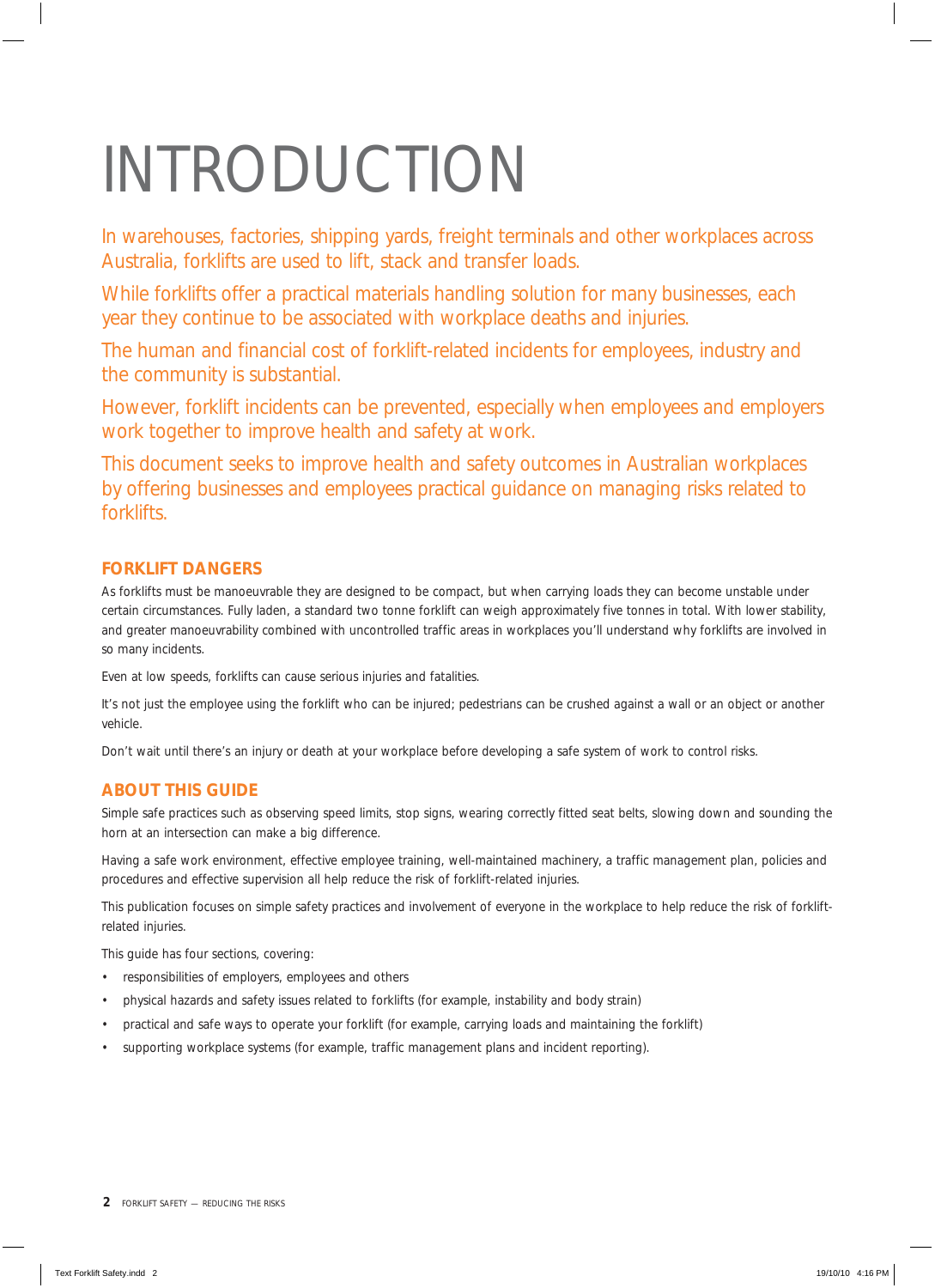# LEGAL RESPONSIBILITIES

### **EMPLOYERS: REDUCING THE RISKS**

You are responsible for providing:

- a safe work environment
- safe systems of work
- safe and well-maintained machinery
- proper information, training and supervision.

Combined with the four SAFE Steps of hazard management (see pages 15 and 16) and an effective traffic management plan, these measures can help reduce the risk of forklift-related injuries.

This guide contains suggested checklists and practical information to help you do this.

## *Choosing a safe forklift is one of the most obvious ways to reduce the risk of a forklift-related injury. If you're about to buy or hire a forklift, see 'Selecting a forklift' on page 18.*

## **EMPLOYEES: REDUCING THE RISKS**

You have responsibilities. You must:

- work with your employer and co-workers to improve safety
- comply with reasonable instructions, training and information given, and follow safe work procedures to do your work
- not put yourself or your co-workers at risk
- report accidents, near misses and hazards (including unsafe equipment) to your employer or supervisor and employees' safety representative
- use protective equipment correctly.

This guide contains suggested checklists and practical information to help you do this.

## **QUALIFICATIONS AND TRAINING**

To operate a forklift you must be trained and hold a relevant qualification. In some states and territories you are also required to hold a licence to operate a forklift. Check with your local workplace safety authority (see page 19) for requirements in your state or territory.

#### **TRAINING**

Records of training (a logbook) must be maintained while you train.

The operator should be competent to operate a forklift in the particular environment in which they are required to work. Specific skills require additional training. For example, gaining your qualification is based on general forklift use with a standard mast, but where attachments are used, further supervision and training are required.

#### **QUALIFICATIONS**

Independent authorised assessors will evaluate skills against a national instrument of assessment.

Having a qualification indicates you have the knowledge and skills to operate a forklift without danger to yourself or others.

Wherever you operate in Australia, a standard age limit applies. A person wishing to be assessed for operation of a forklift must have attained the age of 18. Contact your local workplace health and safety authority for details.

If you are an unqualified trainee, you must operate a forklift under direct supervision and be within sight and hearing range of an appropriately qualified forklift operator or assessor who holds the relevant qualification.

When you operate and/or drive a forklift on a public road, you must hold a current driver's licence.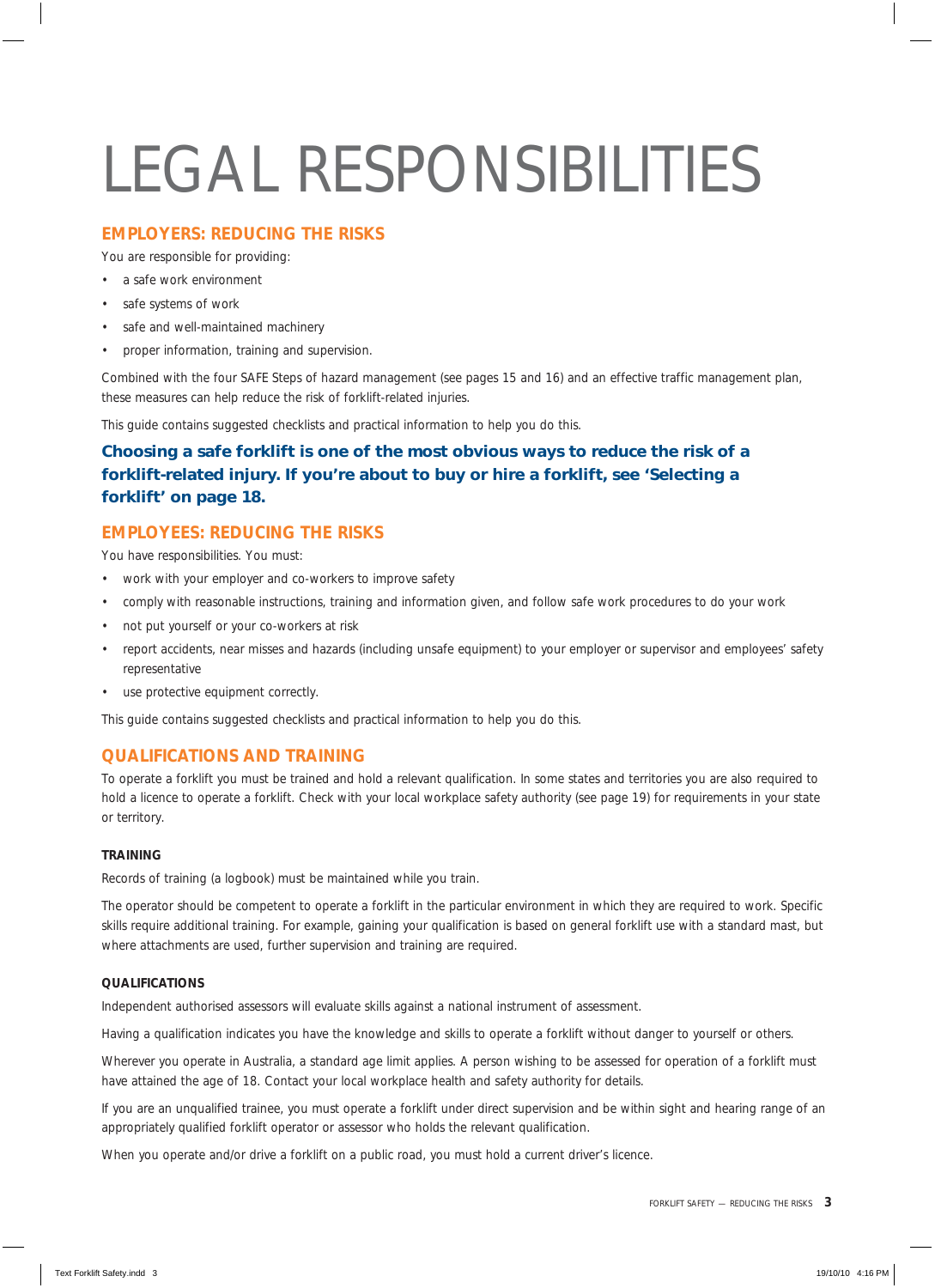#### **WHAT EMPLOYERS MUST DO**

You must provide site-specific and refresher training to maintain and enhance your employees' skills.

You must ensure employees receive familiarisation training for any new forklift (it may have different controls or varying attachments).

Induction training for new or changed work environments, traffic management plans, policies and safe work procedures are also a must.

Maintain a register of licensed forklift operators. Make sure all contractors and any other persons using a forklift at your workplace hold the relevant forklift licences.

If your operators are required to use purpose-designed attachments, ensure they have received sufficient instruction and training.

## *Ensure training manuals and manufacturers' information are available to your employees.*

### **CONSULTATION**

To ensure your workplace is safe and healthy, employers, employees, managers, contractors and visitors must communicate with each other and work together.

As an employer, a good place to start is with employees who use forklifts, as they have first-hand knowledge of any associated safety issues.

Involve your employees' safety representative and your health and safety committee.

By tapping into their knowledge, solutions are more likely to be practical, accepted and adopted. In turn, your worksite is more likely to reduce forklift-related injuries and make your workplace safer and healthier.

You should consult:

- when identifying the specific hazards and assessing the risks associated with the forklifts in your workplace
- as you develop a traffic management plan
- before implementing any action to control the risks
- before making any change to the worksite
- before you buy or hire any equipment
- once solutions have been implemented to ensure they are effective and practical.

#### *Everyone in the workplace is responsible for workplace health and safety.*

#### **MANUFACTURERS AND SUPPLIERS: REDUCING THE RISKS**

Manufacturers and suppliers need to provide information to workplaces about a forklift's capabilities and limitations.

**Manufacturers** should eliminate risks posed by forklifts during the design process. An example is introducing and promoting intelligent systems, such as making it impossible to start the forklift unless the seatbelt is fastened.

#### **Suppliers or importers** must provide information on:

- any hazards associated with forklifts
- the conditions needed to ensure operators use forklifts correctly and safely
- the correct and safe use of any attachments supplied specifically for a workplace
- any specific workplace conditions the forklift was supplied to meet.

#### **If you hire out forklifts**, ensure:

- each forklift is fit for the intended purpose for which it was designed, and is safe to use
- each forklift is maintained according to the manufacturer's specifications
- people hiring a forklift are appropriately licensed and know how to use it safely.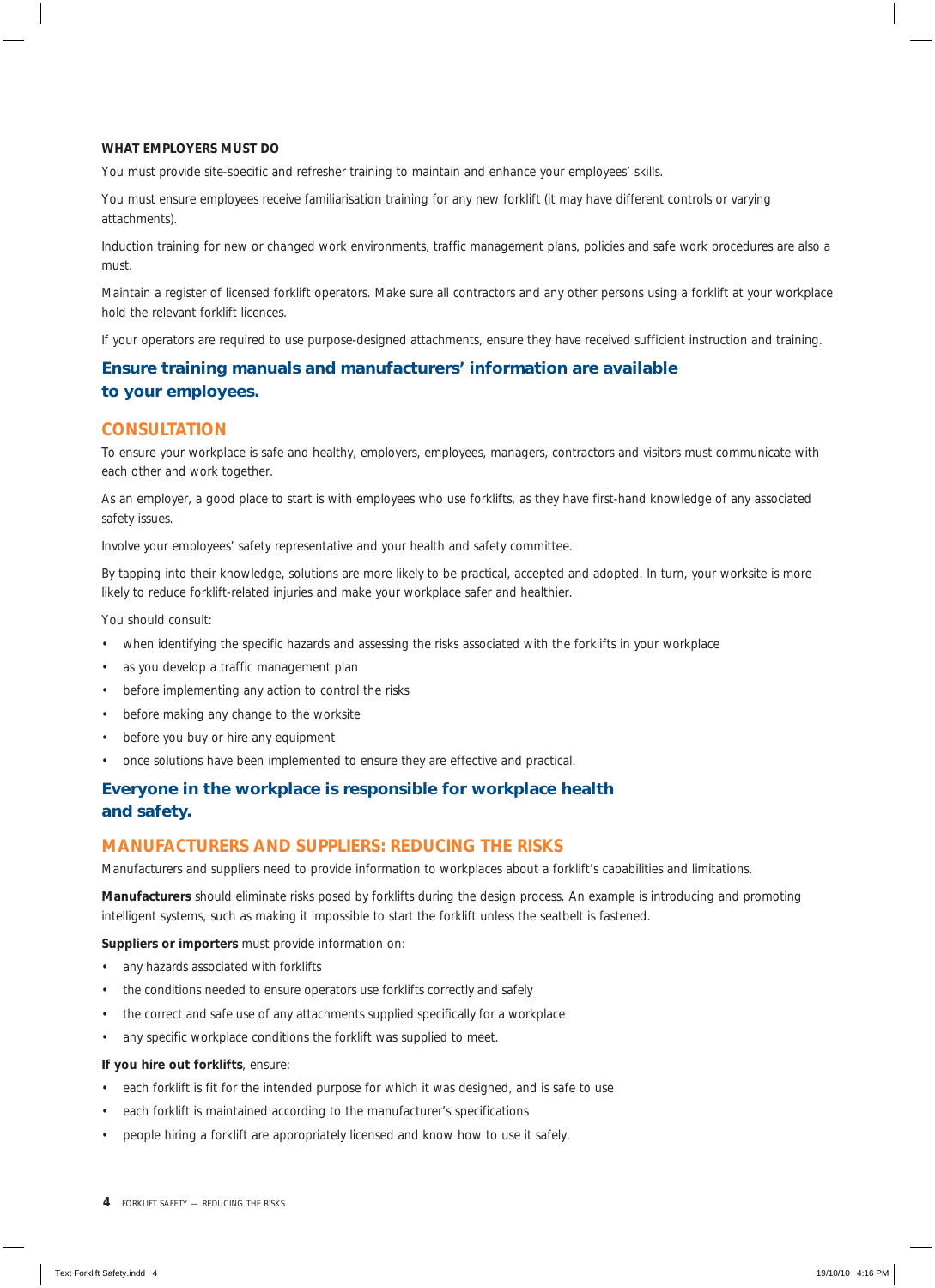## PHYSICAL HAZARDS AND SAFETY ISSUES

## **INSTABILITY**

Tipping over is the biggest danger for an employee using a forklift. If an employee jumps from an unstable forklift, the chances of serious harm are high.

A forklift can tip over by rolling or overturning sideways; or by pitching forward, when the back wheels lift off the ground.

Forklifts can tip over if you:

- accelerate quickly in reverse
- brake too quickly, especially on a loaded forklift
- brake or accelerate while cornering
- brake or accelerate down a slope
- carry a load facing down a slope
- carry an unevenly balanced load
- collide with another vehicle
- drive across inclines or uneven ground such as potholes (particularly with a height difference greater than 20mm across the front wheels)
- drive with the tines raised too high (loaded or unloaded)
- strike low doors or overhead structures
- turn too fast
- tow without using the designated tow point.

## *Most tip over incidents involve unloaded forklifts, which are more unstable than a loaded forklift with the load carried low.*

#### **FORKLIFT STABILITY: KEY PRACTICAL ISSUES**

- To avoid a forklift tipping over, the most important specifications to consider are lift capacity, the maximum load supported, and vertical lift travel.
- When stationary at the rated load and with the load down, forklifts have a stability safety margin of 30–50%.
- For a fully elevated load with a vertical mast, the stability safety margin is reduced to 15–20%.
- While stacking with off-centre loads at full height on a surface with a 2% difference in gradient (20mm in 1 metre) — stability can be significantly affected.
- Loads suspended from a jib attachment on a forklift make it more likely to tip forward when braking.
- When making lifts over four metres, a dual wheel forklift should always be used to improve stability.

#### **WHAT EMPLOYERS CAN DO**

- Do a risk assessment where you will be working, to determine a suitable forklift.
- Get the manufacturer's information about your forklift's limitations including:
	- operation on uneven surfaces and inclines
	- the effect of different tyre types on stability
	- capacities at different lift height and positions
	- how the limiting capacity was determined.
- When commissioning a new forklift, adjustments can be made to mast lift cylinders to prevent overloading.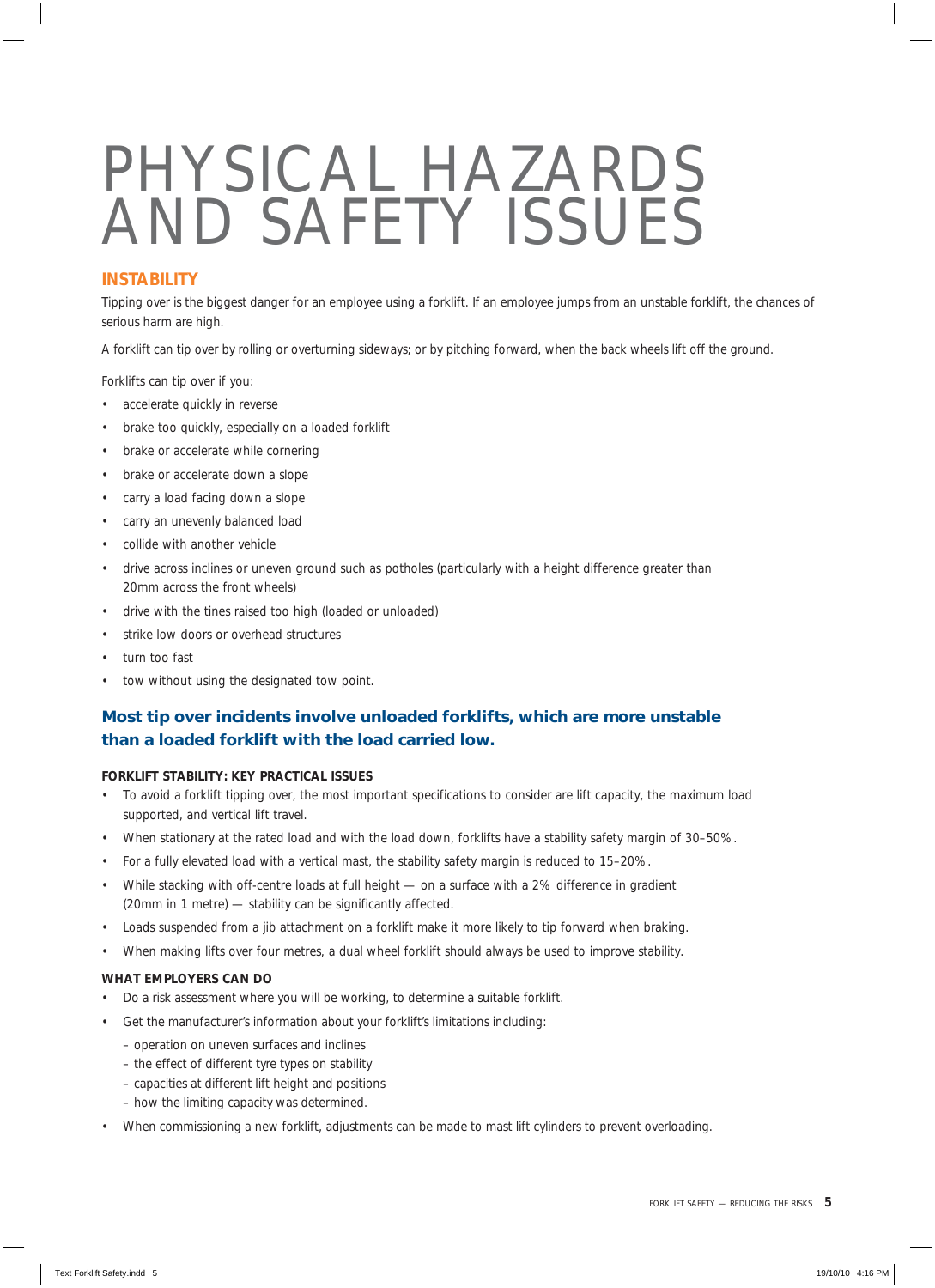- The maximum hydraulic pressure should be set at about 110 per cent of the rated load at full height with the mast vertical.
- Forklifts are often supplied with a model number painted on the side, which can be mistaken for the forklift's operating capacity.
- Make sure operators use the load capacity data plate, and don't assume the forklift's capacity from these markings.
- Ensure seatbelts are correctly fitted and worn (for example, by installing intelligent systems, the forklift can only be started if the seatbelt is fastened). Seatbelts may be retro-fitted.
- Buy or hire forklifts with speed-limiting devices, load-weighing devices and other stability-enhancing features.
- Be aware that productivity incentives may encourage your employees to drive and work too quickly which can increase the risk of incidents.
- Implement traffic control measures that account for the risks in the workplace, to reduce the risk of instability. See 'Traffic management plans' on page 15.
- Reduce the speed limit at your workplace.
- Ensure all forklifts are appropriate for the workplace.
- Buy or hire forklifts with a slightly greater load capacity than you actually need.
- Do your research and get a safe and fully compliant forklift for your money.

#### **WHAT EMPLOYEES CAN DO**

• Drive safely. See 'Operate the forklift safely' on page 10 for information.

To ensure your own safety, and that of others, always operate forklifts safely.

However, if tipping occurs you should:

- stay in the cabin with the seatbelt on
- brace yourself with your feet pressing down and your arms pushing you back into your seat
- stay with the forklift and lean in the opposite direction of tipping.

Jumping from an overturning forklift often results in death. While seatbelts might be considered a nuisance, they can also be a lifesaver.

## **SPEED AND STOPPING DISTANCES**

Applying a forklift's brakes inappropriately can cause the forklift to tip forward or lose its load. The workplace environment always needs to be considered.

#### **SPEED LIMITS**

Your hazard management process (see 'Develop your traffic management plan' on page 15) will determine the speed limits appropriate to your workplace. Consider the stability of the forklift under braking, its stopping distances and environmental factors.

Once you've determined the speed limits, these should be prominently signposted. Make sure signs are placed so that employees on forklifts can see them easily.

Make sure speed limits are observed and enforced.

Buy or hire forklifts with speed limiting devices or retro-fit them to your current forklifts.

#### **STOPPING DISTANCES**

You need to know stopping distances when you plan speed limits, forklift routes and your overall traffic management plan.

The following table shows the typical distance it takes for a 2.5 tonne forklift to stop once the employee has applied the brakes. This is in optimal conditions: travelling on a dry, even surface with good traction, driven by an alert employee not distracted by other activities.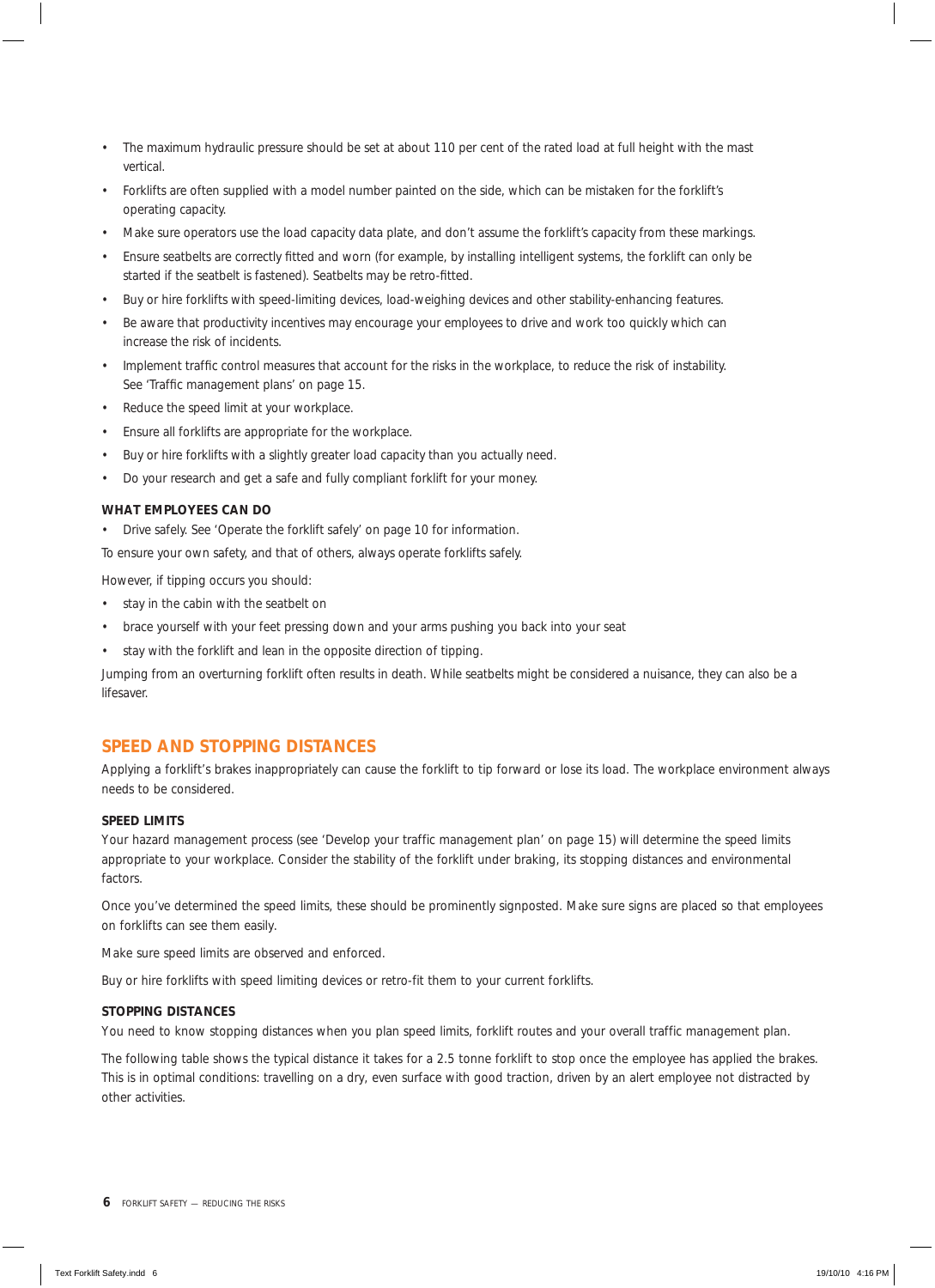## **Reaction distance and total stopping distance (typical reaction time: 1.5 sec)**

| Speed (kilometres/hour)                                                                                 | $\boldsymbol{6}$ | 12      | 14       | 16         | 18        | 20          | 22          |
|---------------------------------------------------------------------------------------------------------|------------------|---------|----------|------------|-----------|-------------|-------------|
| Speed (metres/second)                                                                                   | 1.7              | 3.3     | 3.9      | 4.4        | 5         | 5.6         | 6.1         |
| Distance travelled while<br>driver reacts and begins<br>to apply the brakes in<br>an emergency (metres) | 2.5              | 5       | 5.8      | 6.7        | 7.5       | 8.3         | 9.2         |
| Total emergency stopping<br>distance (metres)                                                           | $2.9 - 3.2$      | $7 - 8$ | $8 - 10$ | $9.5 - 12$ | $11 - 14$ | $13 - 16.5$ | $14.5 - 19$ |
|                                                                                                         |                  |         |          |            |           |             |             |

## **Stopping distances are often significantly under-estimated.**

*Data from the Monash University Accident Research Centre*

For example, even at six kilometres an hour (ie walking pace) a forklift needs at least three metres to stop.

The distance at which a forklift can stop is affected by:

- the speed at which it is travelling
- the weight of its load
- its mechanical and tyre condition
- the road surface.

## *A laden forklift cannot use its maximum braking capacity, because the load will slide or fall from the tines, or the forklift will tip forwards.*

#### **SPRAINS AND STRAINS**

Sprains, strains and other soft tissue injuries to the neck, back and arms can cause long-term health problems.

Common hazards that injure forklift drivers include:

- continuously and/or repeatedly looking up during high stacking
- continuously and/or repeatedly looking behind while reversing
- repeatedly hitting bumps or driving on uneven surfaces
- using poorly positioned or poorly maintained controls.

### *Save money and time by choosing and maintaining a forklift with features to prevent these injuries.*

#### **WHAT EMPLOYERS CAN DO**

- Consider forklifts with swivel chairs and/or closed circuit video systems to reduce neck 'craning' and twisting.
- Ensure road surfaces are even and in good condition (maintain and repair).
- Ensure the forklift seat is in good condition to minimise vibration and jolting, that it supports the back and has sufficient cushioning, and that the cabin is also in good condition.
- Allow variety in forklift driver tasks so that they can change their posture.
- Check that the controls are comfortable to reach and operate.
- Ensure the forklift is regularly serviced and maintained including its controls and seating.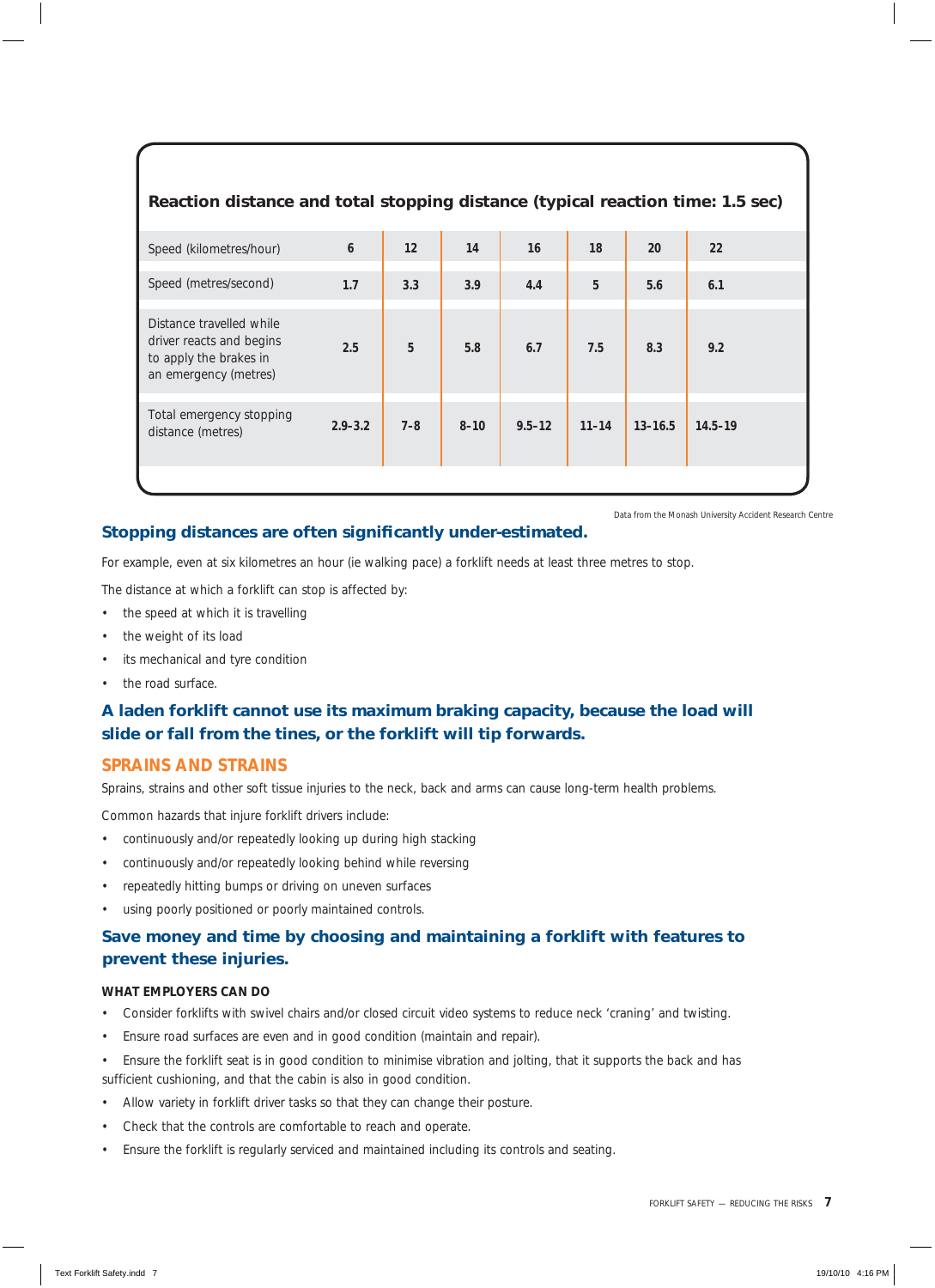## **SLIPS, TRIPS AND FALLS**

Many forklift-related injuries involve slips, trips and falls when getting on and off.

#### **WHAT EMPLOYERS CAN DO**

- Ensure your forklifts have:
	- adequate access and egress to provide three points of contact (hands and feet) while getting on and off
	- steps with anti-slip surfaces and enough space to stand on firmly
	- grab handles or rails that allow proper grip, and are positioned in an accessible location
	- suitable locations for controls and foot pedals to eliminate trip hazards
- Buy or hire forklifts with the above features or retro-fit them to your current forklifts.
- Repair or replace broken steps, rails and handles.
- Ensure road surfaces are in good condition (maintain and repair) and clear of debris and other obstructions.
- Provide a location to park the forklift that is well lit so drivers can clearly see the ground surface, and that is not muddy, slippery, or uneven.
- Provide employees with information and training on the correct and safe way to get on and off forklifts.
- Minimise the number of times that employees need to get on and off their forklift to help reduce the number of slips, trips and falls. See 'Get on and off safely' on page 10.

#### **ATTACHMENTS**

## Attachments include any side shift devices, jibs, extension tines and specifically *designed devices for load manipulation or carrying.*

#### **USING ATTACHMENTS**

When an attachment is fitted to a forklift, the dynamic and operating characteristics may change, making it necessary to de-rate the forklift capacity and restrict some operating controls.

Attachments must have:

- rated capacities
- de-rated capacities due to the attachments.

If an attachment is fitted, make sure you have access to information on the de-rated capacity of the forklift.

Only use attachments designed for the forklift they are used on. Make sure the attachment is secured correctly and safely on the forklift. Do not tilt the mast forward. If a load is suspended, drive slowly to avoid the load swinging, as this will increase the forklift's instability.

Specific skills require specific additional training and supervision. Employers must ensure that where attachments are used, further training is given to forklift operators and adequate supervision is provided.

#### **SELECTING ATTACHMENTS**

Ask the manufacturer of the attachment whether it can be used safely on your forklift.

Forklift attachments must be:

- designed by a competent engineer
- manufactured by competent people
- safely used on the forklift.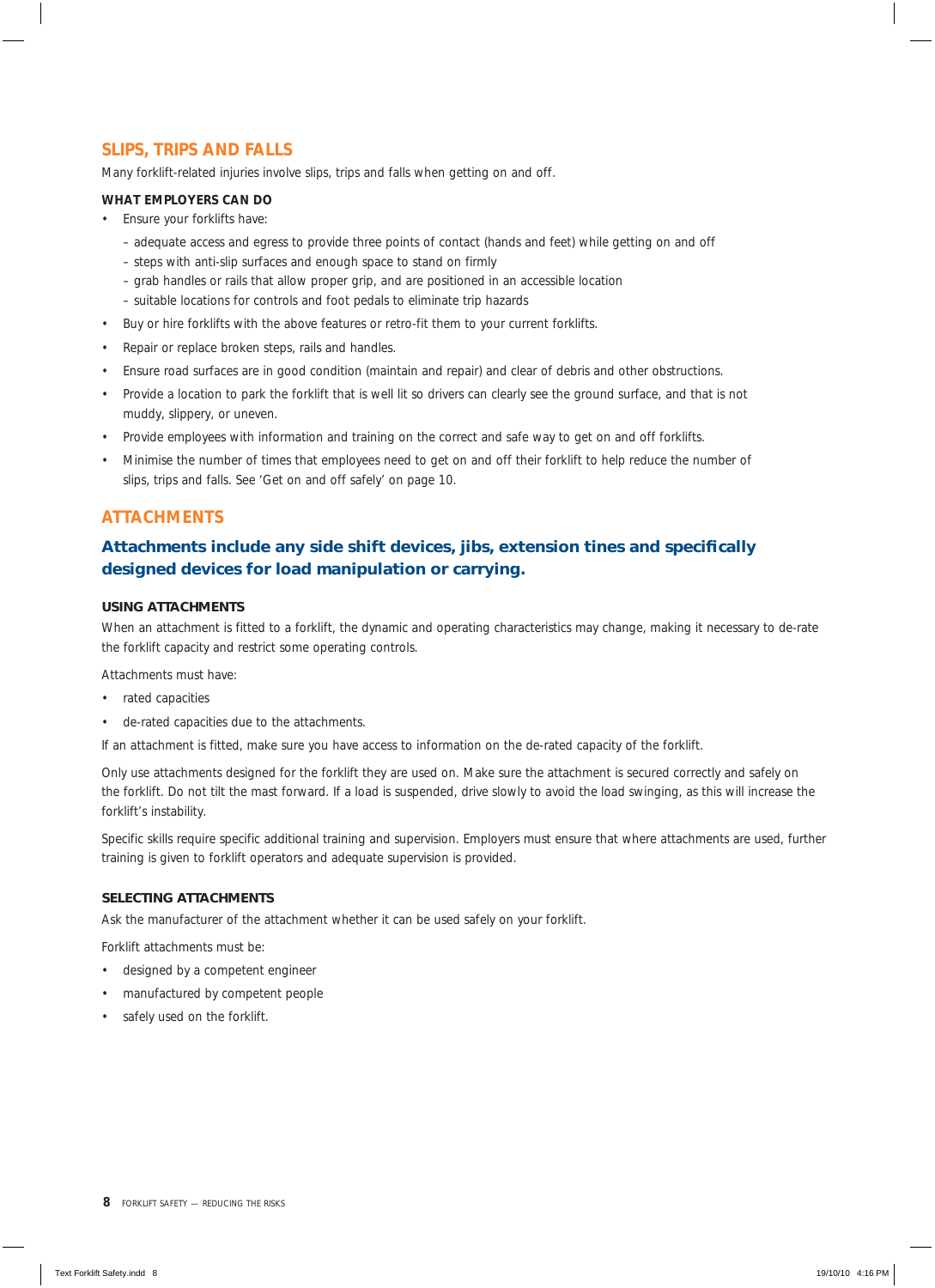## OPERATION AND MAINTENANCE

## **CHECK THE FORKLIFT BEFORE YOU START**

Before you start the forklift, ensure it is in safe working order, ready to be used and capable of completing the task(s) required of it.

Develop and implement a system of work that nominates the person who will ensure that safety checking occurs, eg a manager or supervisor.

Report any damage or problems to your employer, supervisor, manager or employee safety representative immediately.

If any damage or problems are noticed, isolate the forklift so it cannot be used.

Complete a checklist as part of your pre-operational routine (example below). This is an important part of any effective maintenance programme. If you are using a new or different forklift, this checklist will help you become familiar with the machine.

#### **PRE-OPERATIONAL FORKLIFT CHECKLIST**

Forklift operators should do the following before starting:

| Tyres: check all for wear or damage, and pressure (if applicable)                   |
|-------------------------------------------------------------------------------------|
| Fluids: check oil, hydraulics, battery, fuel and coolant                            |
| Seating: check the condition and adjustment                                         |
| Warning devices: check lights, horns, reversing beeper and flashing light           |
| Capacity: check that the load capacity data plate is fitted, legible and correct    |
| Mast: check for signs of wear to the lift chains and guides                         |
| Hydraulic cylinders and hoses: check for any leaks                                  |
| Tines: check for excessive wear, damage, cracks or repairs                          |
| Seatbelt: make sure it is in good working order (if fitted)                         |
| Guarding: check that all guards are in place                                        |
| Once started:                                                                       |
| Controls: check that all pedals and controls operate correctly                      |
| Brakes: check that all (including parking brake) operate correctly                  |
| This list is not exhaustive and does not replace the four SAFE Steps of hazard mana |

agement (see page 15). The issues identified during that process should guide you.

#### **CHECK THE WORKPLACE BEFORE YOU START**

An employer must provide a safe work environment. The four SAFE Steps of hazard management (see page 15) plus your traffic management plan can help you do this.

If you're an employee, check the area you'll be working in before you start your forklift, as well as the 'no go' zones for pedestrians or forklifts.

If you notice any problems, report them to your employer (or supervisor or manager) immediately.

Complete a checklist like the one following as part of your pre-operational routine.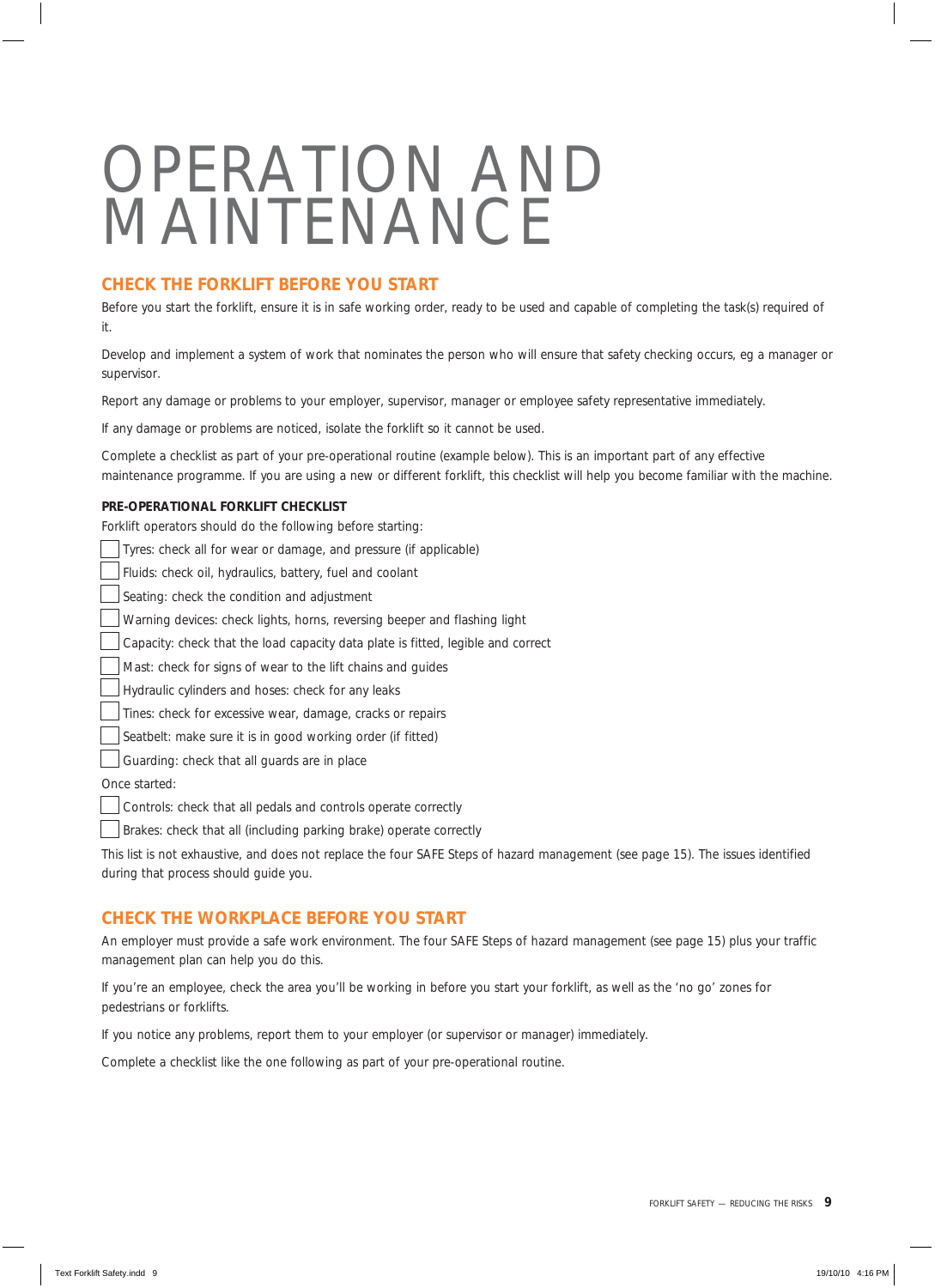#### **PRE-OPERATIONAL WORK ENVIRONMENT CHECKLIST**

| Before starting: |  |                                                                                                          |
|------------------|--|----------------------------------------------------------------------------------------------------------|
| Yes              |  | No Are 'no go' zones clearly marked with signs and fences?                                               |
| Yes              |  | No Is there sufficient lighting and ventilation for you to work safely?                                  |
| Yes              |  | No Is there a lot of noise (from other machines) that may impair your ability to hear?                   |
| Yes              |  | No Are road surfaces even and clear of obstructions? (Are there features such as ramps and rail tracks?) |
| Yes              |  | No Are there overhead features such as low doorways, fittings, cables and power lines?                   |
| Yes              |  | No Are there any other obstructions?                                                                     |
| Yes              |  | No Are there wet and dry areas? (Any spills?)                                                            |
| Yes              |  | No Are loading docks clear? (Do they have edge protection?)                                              |
| Yes              |  | No Is there sufficient room or capacity on storage racking?                                              |
| Yes              |  | No Are forklift operating paths clear? (Are they wide enough?)                                           |
| Yes              |  | No Are there any congested areas?                                                                        |
| Yes              |  | No Are there any blind spots?                                                                            |
| Yes              |  | No Is there any interaction with pedestrians or other traffic?                                           |

This list is not exhaustive, and does not replace the four SAFE Steps of hazard management (see page 15). The issues identified during that process should guide you.

#### **GET ON AND OFF SAFELY**

Around a quarter of all forklift-related injuries occur when an employee gets on or off.

#### **WHAT EMPLOYEES CAN DO**

- Lower the tines to ground level, ensure the parking brake is set, and the controls are in neutral.
- Don't jump from your forklift. Face the forklift and maintain three points of contact (hands and feet) when you get on and off.
- Minimise the number of times you need to get on and off.
- Work and park in well lit areas so your vision of the road surfaces and other traffic (including pedestrians) is clear.

Your employer should ensure all forklifts are fitted with anti-slip surfaces and grab-rails.

See 'Slips, trips and falls' on page 8.

## *A forklift can be one of the most dangerous pieces of equipment in the workplace.*

#### **OPERATE THE FORKLIFT SAFELY**

Only after you've checked the forklift and the work environment, should you start using the forklift.

#### **SAFETY BASICS**

- Only use a forklift for the purpose it was designed. Dangerous work practices include bumping pallets, pushing piles of material out of the way, moving heavy objects by using makeshift connections and attachments.
- Wear a seatbelt (if fitted).
- Obey speed limits and stop signs. Drive at speeds suitable to the road surfaces and traffic conditions.
- Wear safety glasses or goggles to protect your eyes from dust and debris when you move stored products from overhead shelving.

#### **OPERATING BASICS**

- Use extra caution and avoid turning when negotiating grades, ramps and inclines.
- Slow down and sound your horn before going through a doorway; before entering or crossing a main aisle and approaching an intersection or corner (especially blind corners).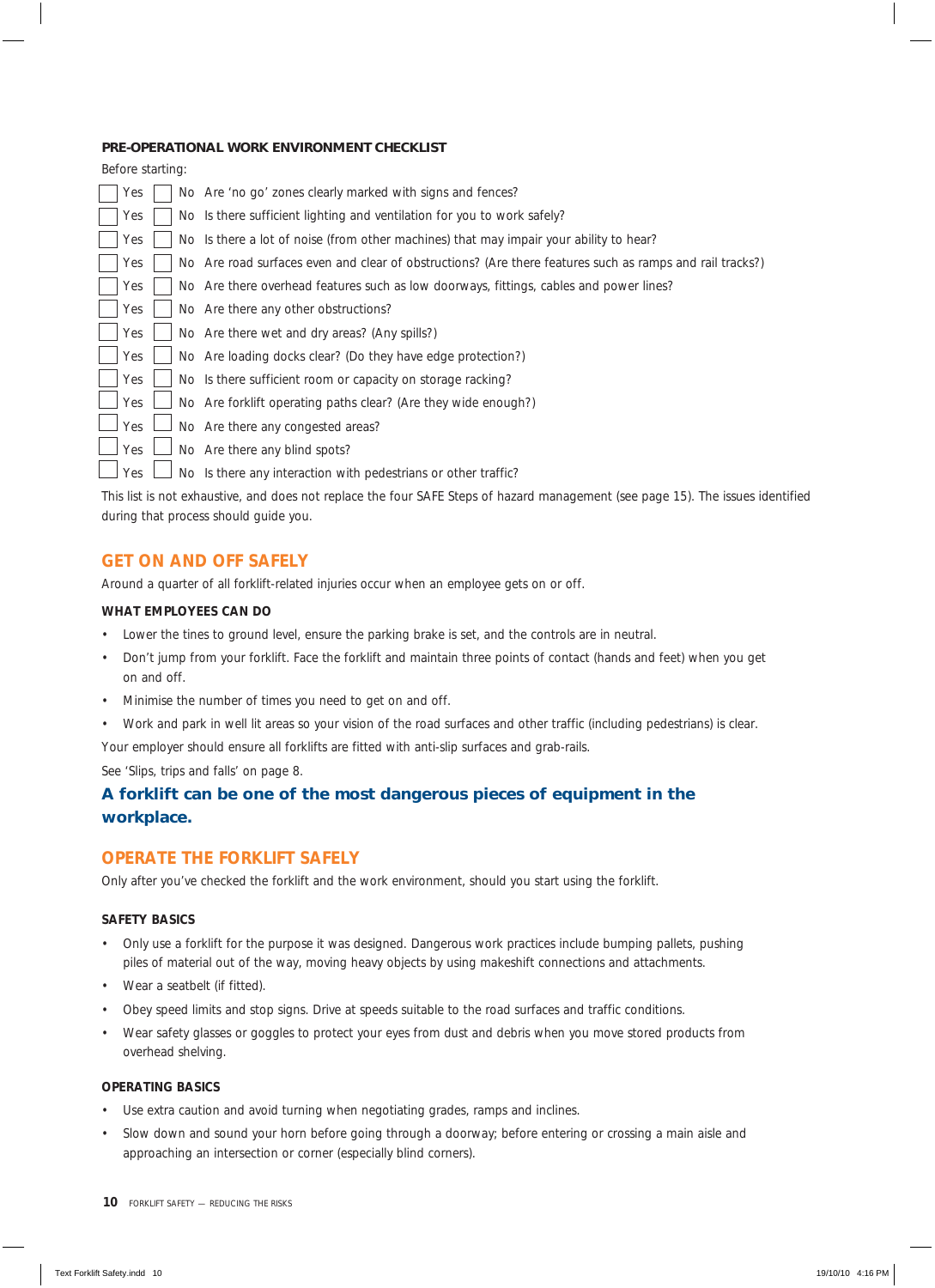- Always travel at a safe distance behind another forklift or other vehicles.
- When moving, tines should be just below axle level or at a safe height.
- Be aware of blind spots created by the mast and other parts of the forklift. Even small parts may block out large areas of your view of the workplace.
- Don't reach through the mast or place parts of your body outside the forklift while its in operation.

#### **PEOPLE**

- Do not carry passengers unless the forklift is designed to carry more than one person. An additional seat, footrest and seatbelt should be provided.
- Do not raise people on tines or pallets.
- Do not allow anyone to stand, work or walk under raised tines.
- Be conscious of people working around you (for example, tail end swing). Do not allow people to walk beside you while you are using the forklift.

#### **WORK ENVIRONMENT**

See also 'Check the workplace before you start' on page 9.

- Do not drive over spilt liquids or powders as this reduces the traction of the tyres and spreads the substance, causing problems for other traffic.
- Remove hazards or obstructions from the floor rather than drive around or over them. (Report any dangerous surface conditions to your supervisor immediately.)
- Be aware that driving from a wet to dry surface or dry to wet affects tyre traction, braking and stability.
- Allow enough time for your eyes to adjust when you move from dark to light areas and vice versa.

#### **GUARDRAILS AND SAFETY HARNESSES**

- Order-picking forklifts must have guardrails to prevent falls.
- If it is possible for someone to extend their body over the guard or step from the platform of an order-picking forklift, then a safety harness must be provided and worn. The harness must be attached to a strong anchor point by an approved lanyard and shock absorber. Working through the four SAFE Steps of hazard management (see page 15) will help you determine the type of travel restraint or fall prevention system appropriate to your workplace and the work you do.
- An order-picking forklift truck licence is required to operate this type of forklift.

#### **WORK CAGES**

- Work cages must be used to raise people performing short-term tasks and the cage must be securely attached to the forklift. (You may be required to register design-approved work cages. Contact your local health and safety authority for more information.)
- Work cages should only be attached to a compliant forklift, with a load capacity data plate stating the attachments that may be used.
- Ensure your traffic management plan deals with tasks involving work cages.
- Before starting work, ensure the parking brake is set, the controls are in neutral, the mast is vertical, and all controls are immobilised except lift and lower.
- Employees should be trained in the safe use of work cages including emergency procedures to ensure occupants can be rescued if an incident or breakdown occurs.
- Employees must stand on the floor of the work cage, not on a ladder or other object.
- Do not use work cages to transport people.
- The employee operating the forklift must remain at the controls at all times. The forklift operator should perform an initial trial lift without a person inside, to ensure the cage has a clear path.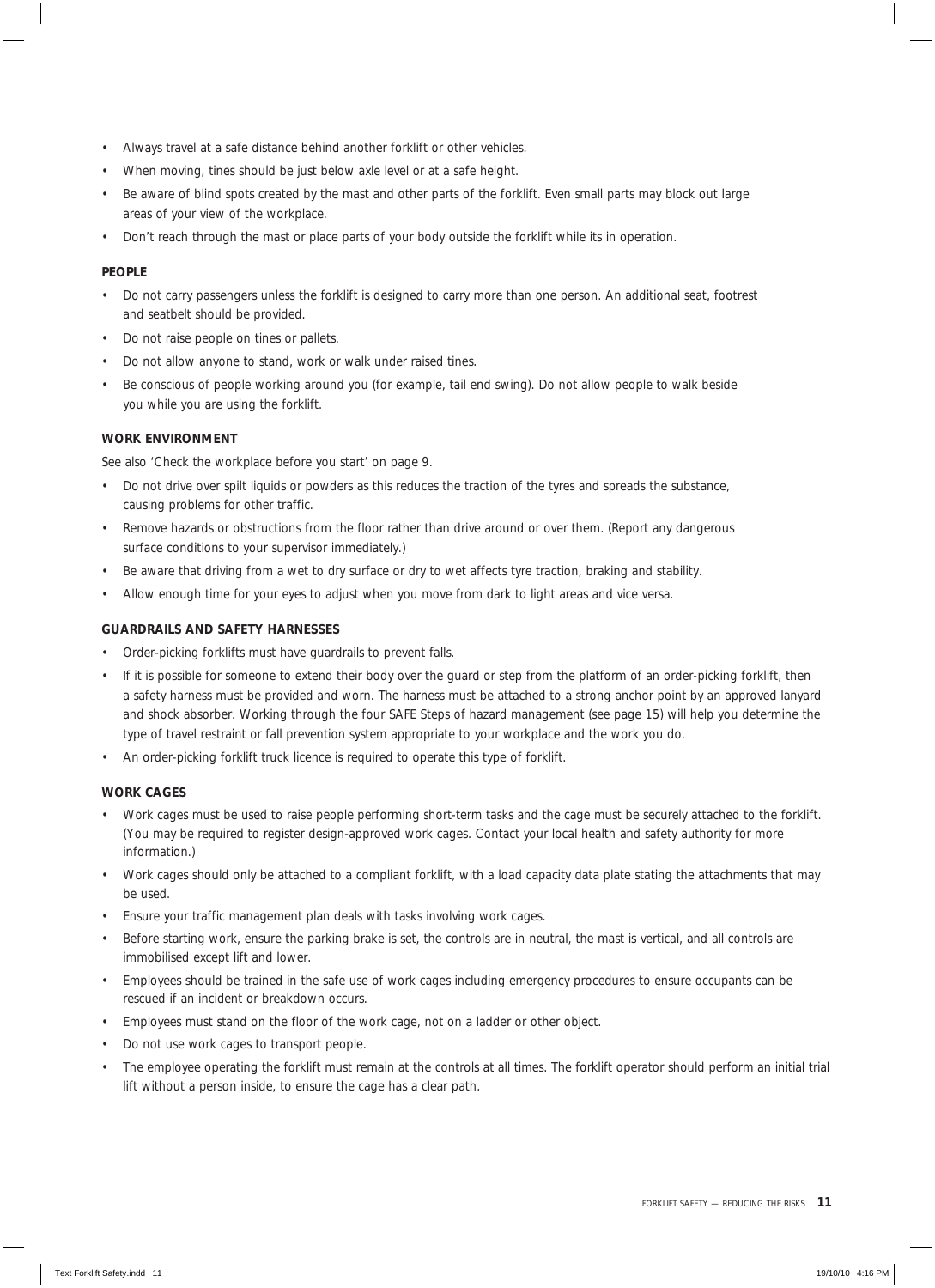#### **INCIDENTS**

- Develop and implement incident procedures (including forklift breakdown). Make sure everyone knows what these are and what to do. See 'Incident reporting' on page 18.
- If a forklift overturns, do not jump off. Stay in the cabin with your seatbelt on, hold on and brace yourself with your feet pressing down and your arms pushing you back into your seat. Stay with the forklift and lean in the opposite direction of the tipping.
- If the forklift touches an overhead power line, stay in the forklift and warn others to stay away. Keep still and avoid touching anything in the forklift. Wait as long as it takes for confirmation that the power has been disconnected/isolated before leaving the forklift. Then, if practicable, move the forklift off the power line.

#### **FINISHING WORK**

See also 'Get on and off safely' on page 10.

- Before getting off the forklift, lower the tines to ground level, ensure the parking brake is engaged, and the controls are in neutral.
- If the forklift is liquefied petroleum gas (LPG) powered, turn the LPG off.
- Do not park the forklift near a source of ignition, near a doorway, or near a pit.
- Park the forklift in a well-lit area under cover and on an even surface. Make sure the forklift is at least three metres away from a power line or rail line.
- Remove the ignition key and secure the forklift at all times when not in use. (This will stop unauthorised people from using the forklift.)

## **CARRYING AND HANDLING LOADS SAFELY**

#### **FORKLIFT CAPACITY**

Employers and supervisors should be involved in knowing how loads and loading are being controlled.

- A forklift's capacity (also known as the rated capacity) is the maximum weight it can safely carry at a specified load centre. Overloading can damage the forklift and increase the risk of forklift-related injuries.
- Load capacity data plates detail the load each forklift can safely lift at different mast orientations, or when fitted with an attachment.
- The model number of some forklifts may be confused with its lifting capacity. Ensure you use the load capacity data plate to accurately determine the capacity.

#### **LOADS**

- The weight, shape, size and composition of a load affects the way it should be lifted.
- When a load is raised, the forklift is less stable. Tilting forwards or backwards with a raised load will also affect stability.
- Driving with a raised load is dangerous. It makes the forklift less stable and leads to tipping over, particularly if the forklift is being driven at speed, around a corner, or on an uneven surface.
- Take the time to familiarise yourself with each new type of load before you start work.

#### **CHECK THE LOAD BEFORE YOU START**

- Know how to read load capacity data plates.
- Know the capacity of your forklift and do not exceed it. Check the marked weight of an object, or use a weight gauge or scale to weigh loads.
- If the load is not placed safely and correctly, reload it.
- If the pallets are damaged, remove them.
- If the load is particularly long or wide, see if you need to take an alternative route.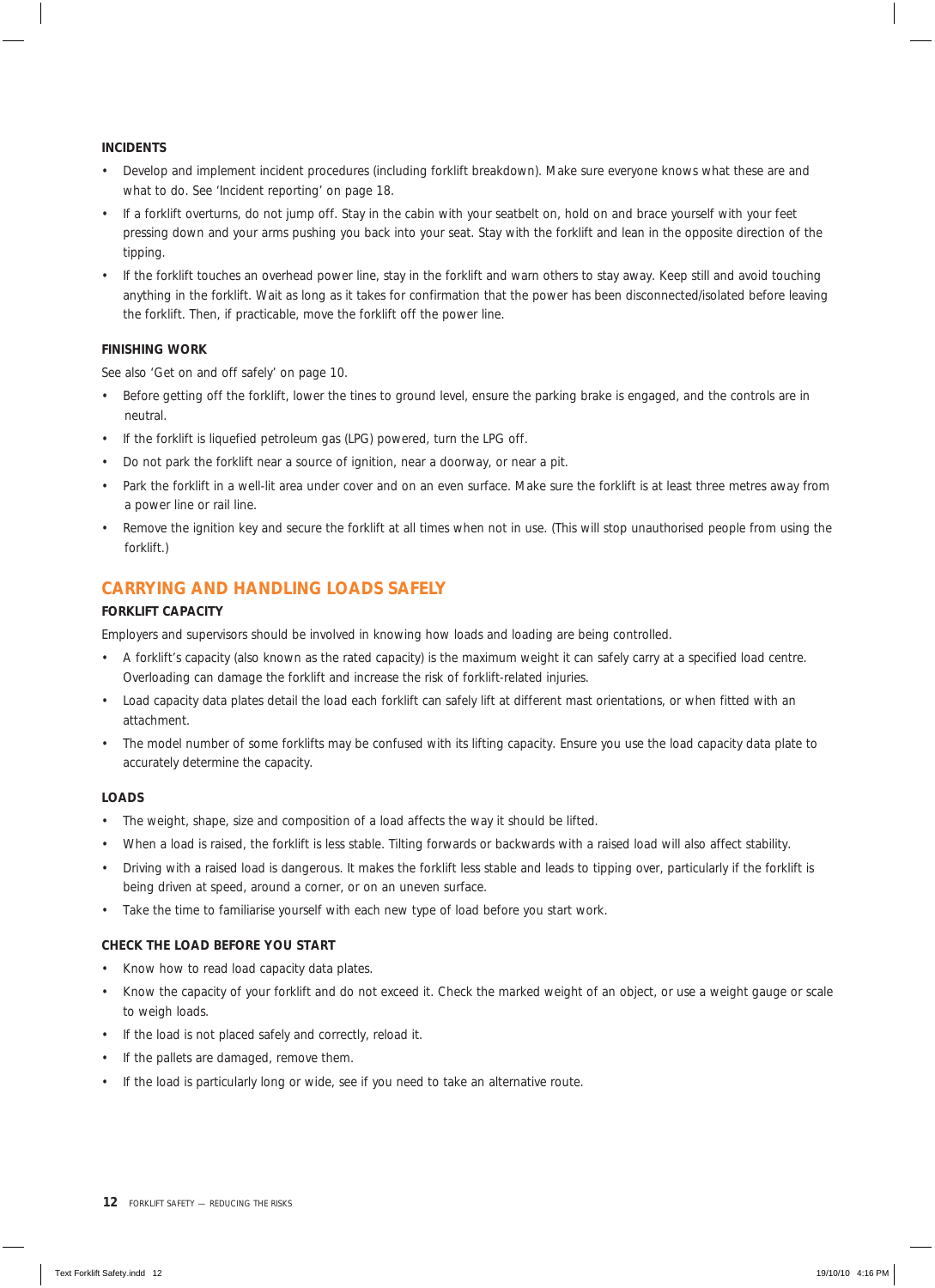- If the load comprises different lengths of material, ensure the point of balance is in the middle of the tines when the load is lifted.
- Set the tine width to provide the greatest support for the load, and position the load so it is balanced evenly on the tines. Take special care with irregular loads or loads that may slide (such as steel on steel). Ensure the tines and the load are centred. Insert the tines fully beneath the load.
- Check around the load before lifting to ensure it does not affect anything or anyone around it.

#### **CARRYING THE LOAD**

- Ensure each load is carried, lowered and set down according to the manufacturer's recommendations and your safe work procedures.
- Do not drive with a raised load. Lower the load before moving or turning.
- Do not lift a load that extends above the backrest unless the load is secured. This way, it can't fall back on you.
- Do not attach a towrope to the mast to pull or drag loads. Do not tow with a forklift unless a proper towing connection is fitted.
- When operating the forklift on an incline, the load must be tilted back and raised only as far as needed to clear the road surface. The load must be facing up the incline. Do not try to turn on an incline.
- Do not add additional counterweight to the forklift.
- Do not sling loads from tines, as there may be a risk of the load sliding off the tines. Always use a jib.

#### **DRIVING ONTO TRUCKS**

Develop and implement a safe work procedure.

Before driving onto the back of a truck, make sure:

- the truck's tray is sound, and it can support the forklift and load
- the truck wheels are chocked and the parking brake is on
- the access ramp is sufficiently locked so it won't come adrift, and make sure it can support the forklift and load.

#### Also:

- implement procedures to make sure the truck is not driven away until loading is finished
- it is preferable that the truck remains attached to a trailer during loading, as the legs (or the ground beneath the legs) may not be sufficiently stable to support the forklift and load on the trailer.

#### **USING RAMPS**

Develop and implement a safe work procedure.

Ramps must be:

- wide enough and strong enough to take the forklift and load
- maintained in good condition
- have good traction in wet weather
- have side rails to prevent wheels slipping off
- allow a smooth weight transfer on and off the ramp
- have a gradient that does not exceed the angle recommended for safely operating the forklift.

All variable level ramps that a forklift is required to work on must be provided with locking and interlocking facilities.

#### **SEEING CLEARLY**

- If the load obstructs your view while travelling up an incline, get another employee to guide you from a safe position. Ensure all other people are in full view at all times. If you lose sight of them, stop immediately.
- Drive in reverse if a bulky load obscures your forward view. However, the load must lead when travelling up inclines. Use another employee, safely positioned, as a spotter in this instance.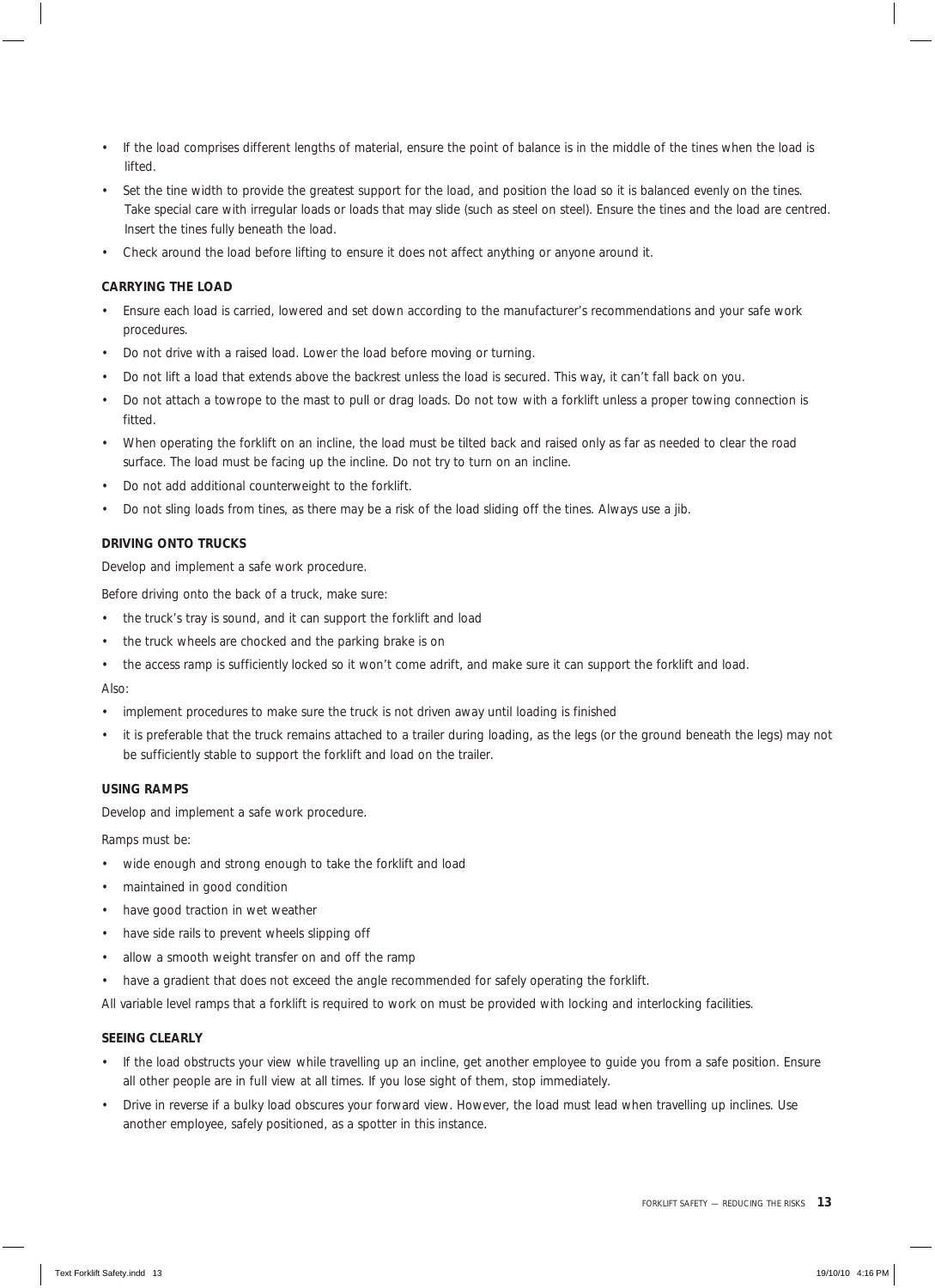## **MAINTAIN THE FORKLIFT**

- As well as pre-operational checks (see page 10), your forklift maintenance programme should include a regular schedule of services, preventative maintenance, inspections and cleanings. These pre-operational checks should be done according to the manufacturer's recommendations and relevant standards.
- Components added to the forklift (such as attachments, control and warning devices) must also be maintained and serviced.
- Only a suitably qualified and trained person may inspect, maintain or repair forklifts.
- Only licensed gas fitters may repair and/or replace parts on LPG powered forklifts.
- Only qualified tyre fitters should remove and fit tyres. To prevent injury should the assembly fail, use a safety cage when inflating and/or fitting tyres on split rim wheel assemblies. Fit the hose for the compressed air with a clip-on chuck so the fitter does not have to be in front of the wheel rim while inflating the tyre.
- Fuel-powered forklifts are noisy and produce higher concentrations of carbon monoxide if poorly maintained.

#### **RECORD KEEPING**

An employer must keep records of all maintenance and services including testing and commissioning and any alterations made to the forklift. Keep these records for the life of the forklift. If you sell the forklift, transfer them to the new owner (unless the forklift is being sold as scrap or spare parts).

#### **UNSAFE FORKLIFTS**

Develop and implement a procedure for your employees to follow if they discover an unsafe forklift. This should include isolating and tagging the forklift and reporting the matter to the appropriate person immediately.

Where the function or condition of a forklift is impaired or damaged to such an extent that it poses a risk to safety, then a suitably qualified and trained person must:

- inspect and assess the forklift
- advise you of the nature of any faults, wear or damage
- advise you of the repairs that should be carried out to safely operate the forklift.

## *Unsafe forklifts should not be operated until they are made safe.*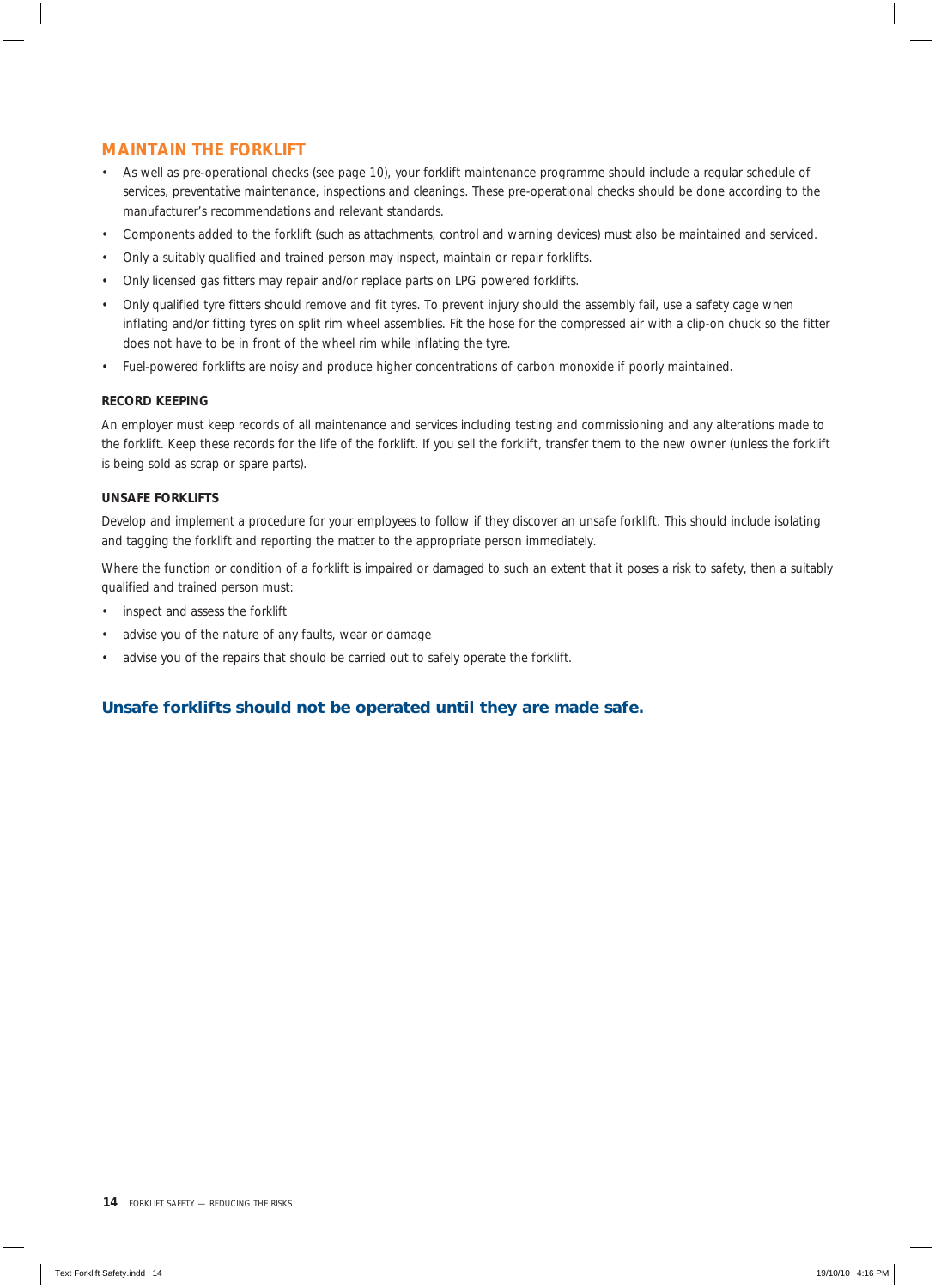# SUPPORTING SYSTEMS

#### **TRAFFIC MANAGEMENT PLANS**

#### **SEPARATE PEDESTRIANS AND FORKLIFTS**

The best way to reduce the risk of forklift-related injuries is to separate pedestrians and forklifts.

Separating pedestrians and forklifts is the most important aim of your traffic management plan.

A traffic management plan is a set of rules for managing the safest and most efficient movement of traffic in your workplace. It contains practical, workable controls and covers all vehicles in your workplace, not just forklifts. It should also be specific to the workplace.

Everyone affected by the plan must understand it and follow it.

## *Don't wait until an injury or death occurs at your workplace before separating pedestrians and forklifts.*

#### **DEVELOP YOUR TRAFFIC MANAGEMENT PLAN**

Employers and supervisors should develop a traffic management plan by consulting with employees and others in your workplace, and by using the four SAFE Steps of hazard management:



## **SPOT THE HAZARD**  $-$  associated with the movement of forklifts, other vehicles and pedestrians.

- Walk around your workplace and study the way forklifts, other vehicles and pedestrians move or need to move around.
- Identify the places where there is the potential for a collision to occur.
- Consider the physical structure of your workplace. Look at floor surfaces, exits, driveways and housekeeping standards.
- Ask your employees about any problems they've noticed.
- Review your incident and injury records (including 'near misses'), as well as manufacturers' information.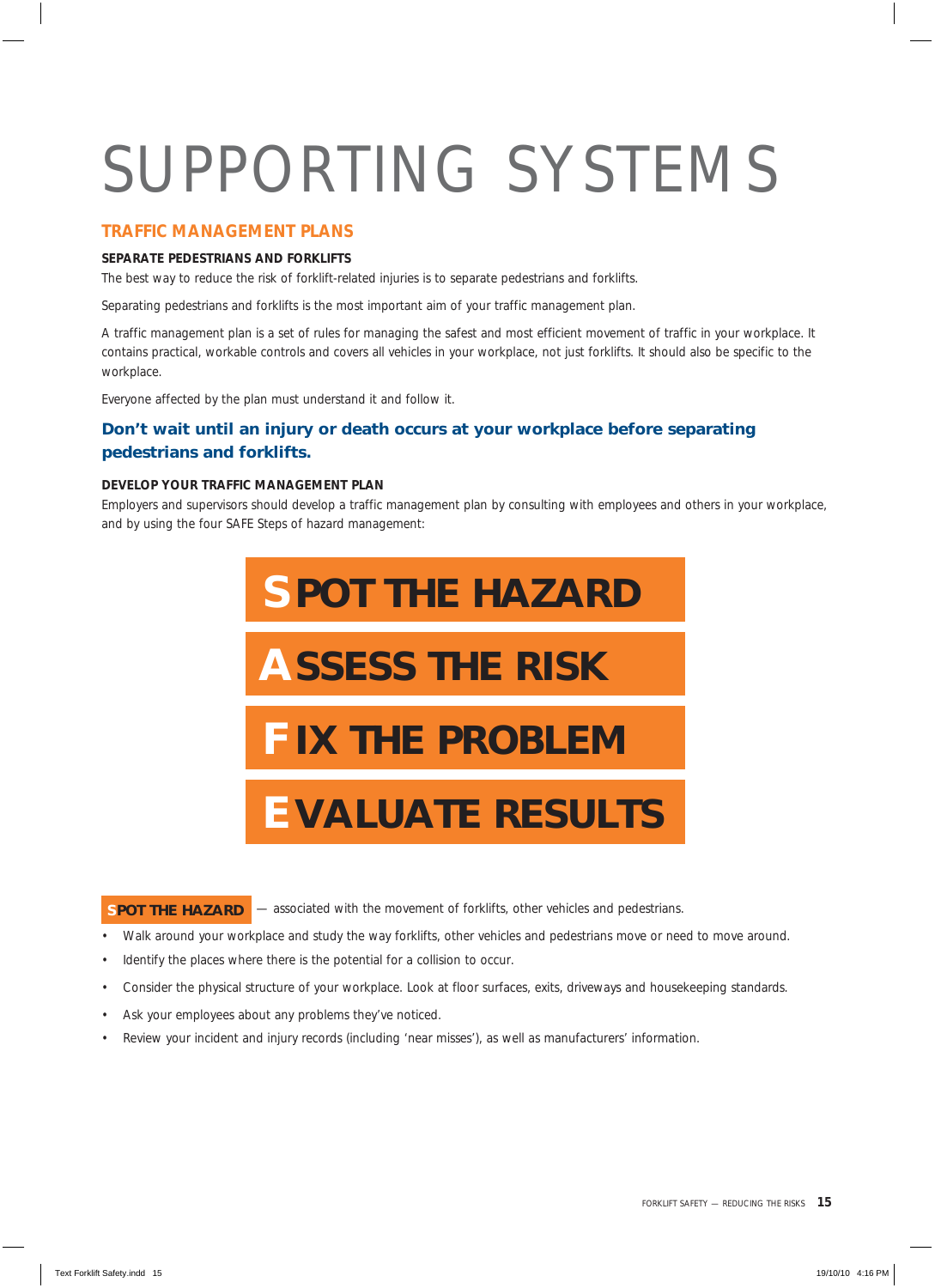The checklist 'Practical issues to consider for your traffic management plan' below can help you decide what needs to be in your traffic management plan.

#### — caused by these hazards. Employers, supervisors and operators should ask these questions:  **ASSESS THE RISK**

What is the potential **impact** of the hazard?

- How severe could an injury be?
- What is the worst possible damage the hazard could cause to someone's health?
- Would it require simple first aid only? Or could it cause permanent ill health or disability? Or could it kill?

How **likely** is the hazard to cause someone harm?

- Could it happen at any time or would it be a rare event?
- How frequently are employees exposed to the hazard?

You should also consider how many people are exposed to the hazards.

— the most effective way to control risks is to eliminate them in the first place. If it is not practical to control risks by eliminating them, consider other measures that can minimise them. When considering potential control measures and deciding which to use, follow the priority order set out in the Hierarchy of Control:  **FIX THE PROBLEM**

- (1) elimination (most effective control) eg remove forklifts
- (2) substitution eg use a safer type of forklift
- (3) isolation eg provide an overhead pedestrian walkway
- (4) engineering/redesign eg use speed limiting devices on forklifts
- (5) administration eg training and/or warning signs
- (6) personal protective equipment (least effective control) eg high visibility vests.

Once you have considered potential control measures in the correct order, implement the most effective controls practical, or a combination of controls. For example, can you eliminate risks by removing forklifts from your workplace completely? If that is not practical, can you replace them with more people-friendly load shifting equipment (such as a walker stacker or conveyor system)?

Other control measures might include creating more efficient routes and traffic flows; creating 'no go' zones; and using signs and barriers.

Review your control measures to ensure they have been implemented and are not creating new hazards.  **EVALUATE RESULTS**

Repeat the SAFE process at regular intervals and also whenever there is a change at your workplace or after a near miss or incident.

## *For more detailed information about the SAFE Steps of hazard management, call your local workplace safety authority.*

#### **PRACTICAL ISSUES TO CONSIDER FOR YOUR TRAFFIC MANAGEMENT PLAN**

- Create 'no go' zones for forklifts (pedestrian-only areas): eg around tearooms, time clocks, amenities and entrances. Create clearly marked pedestrian crossings.
- Create 'no go' zones for pedestrians (forklift only areas): eg loading and unloading zones. These should be enforced within a three-metre radius of forklifts. This distance should increase when the height of the load Increases, or the speed increases, or the hazard management process identifies that it must.
- Assess the physical environment: lighting, ventilation, housekeeping and road surfaces.
- Assess traffic destination, flow, volume and priorities (such as rail traffic).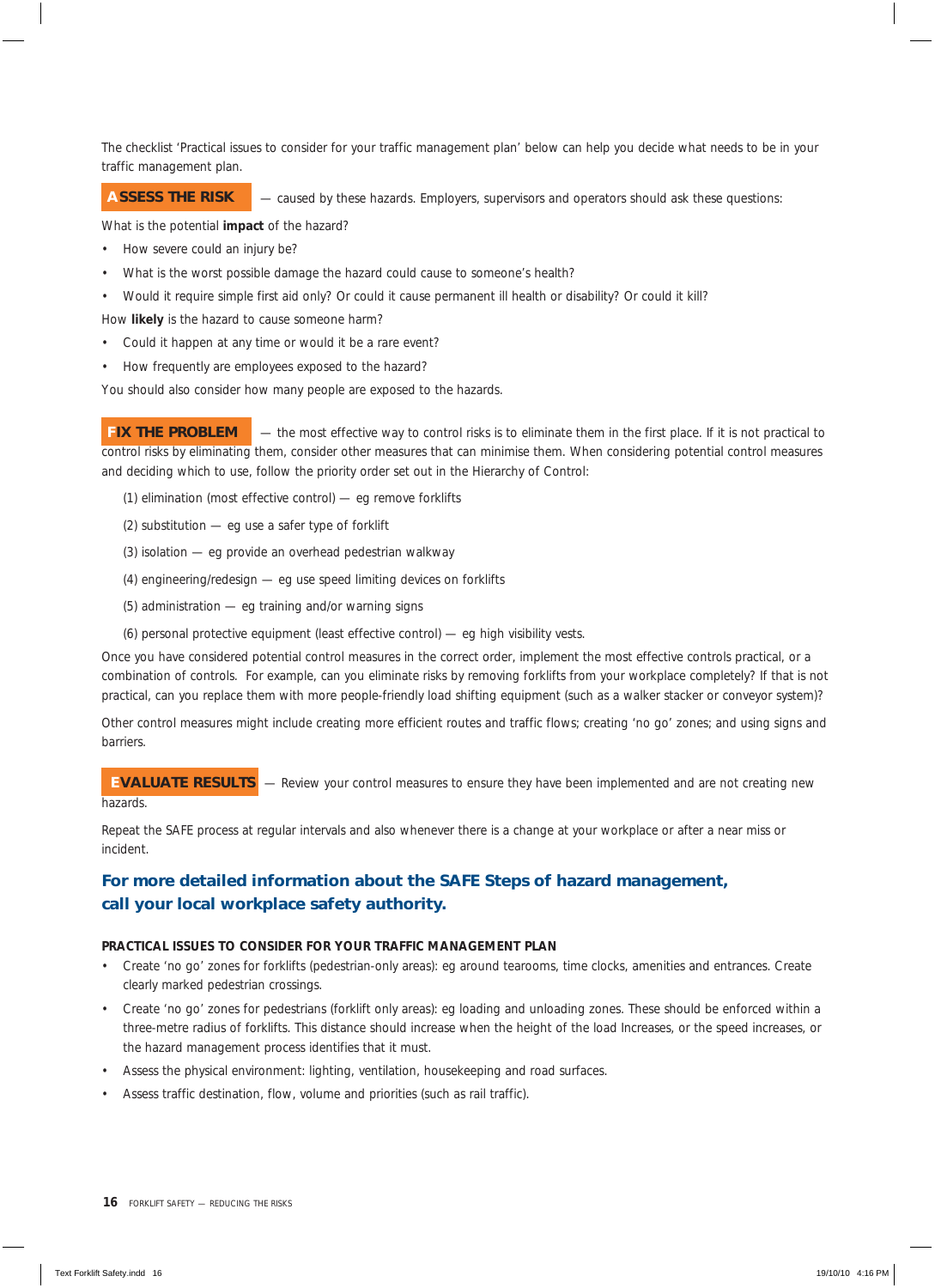- Consider high-visibility or reflective clothing for pedestrians and employees operating forklifts, and high-visibility markings for forklifts. However, this is no substitute for physically separating pedestrians and forklifts. Make sure that any high-visibility clothing does not blend in with other brightly coloured objects in your workplace.
- Consider speed limits, signage and speed-limiting devices.
- Consider forklift stopping distances and load characteristics when determining speed limits.
- Examine the forklift and its characteristics: movement, stability, attachments, and braking distances.
- Examine the loads being moved: their height and type.
- Investigate proximity devices that trigger signals, boom gates and warning signs.
- Locate signs where they will give advanced warning to pedestrians and operators.
- Look at security measures.
- Be alert for black spots caused by stationary equipment and vehicles.
- Make sure roads are well formed, and clearly marked. Where possible, remove blind corners and ensure intersections are well lit. Overhead dome mirrors may help. Consider making roads two-way carriageways.
- Use a combination of audio (alarms and horns) and visual (flashing lights) warning devices, and make sure these are working at all times the forklift is operating. Flashing lights are imperative in areas with a high level of ambient workplace noise.
- Use signs, safety barriers, containment fences, boom gates and even overhead walkways. Install signs that indicate who must give way. Implement and enforce procedures that cover when and how pedestrians and forklifts must give way to each other.

This list is not exhaustive, and does not replace the four SAFE Steps of hazard management (see page 15). The issues identified during that process should guide you. These issues are discussed throughout this guide.

#### **RECORD YOUR TRAFFIC MANAGEMENT PLAN**

You should now be able to identify traffic flow, speed limits, parking areas, manoeuvring and loading areas, 'no go' zones, pedestrian crossings, required 'give ways', and areas requiring actions in your workplace.

Detail this information in a site map, and display it in your workplace.

Everyone in your workplace, including contractors and visitors, must know your traffic management plan. Use induction and training sessions, and post information at workplace entrances and notice boards.

This process may also help you to develop safe work practices and procedures for forklifts. These will complement your traffic management plan, and are an important way to ensure a safe workplace.

#### **POLICIES AND SAFE WORK PROCEDURES**

Policies and safe work procedures ensure everyone who uses forklifts understands how to do so safely and correctly.

Policies should cover the hazard management process; selecting a forklift; training and licences; incident reporting and investigation.

Safe work procedures (or operating procedures) should cover many of the topics discussed in this guide — for example, checking the forklifts and the workplace, using attachments, operating the forklift, carrying loads, and maintenance. Other issues you should consider include fatigue, manual handling, refuelling, and battery charging.

As with your traffic management plan (above), everyone in your workplace, including contractors and visitors, must know your policies and safe work procedures. Again, you could use induction and training sessions, and post information at workplace entrances and notice boards.

You should also review these regularly to ensure they remain appropriate. You should also ensure people are complying with them.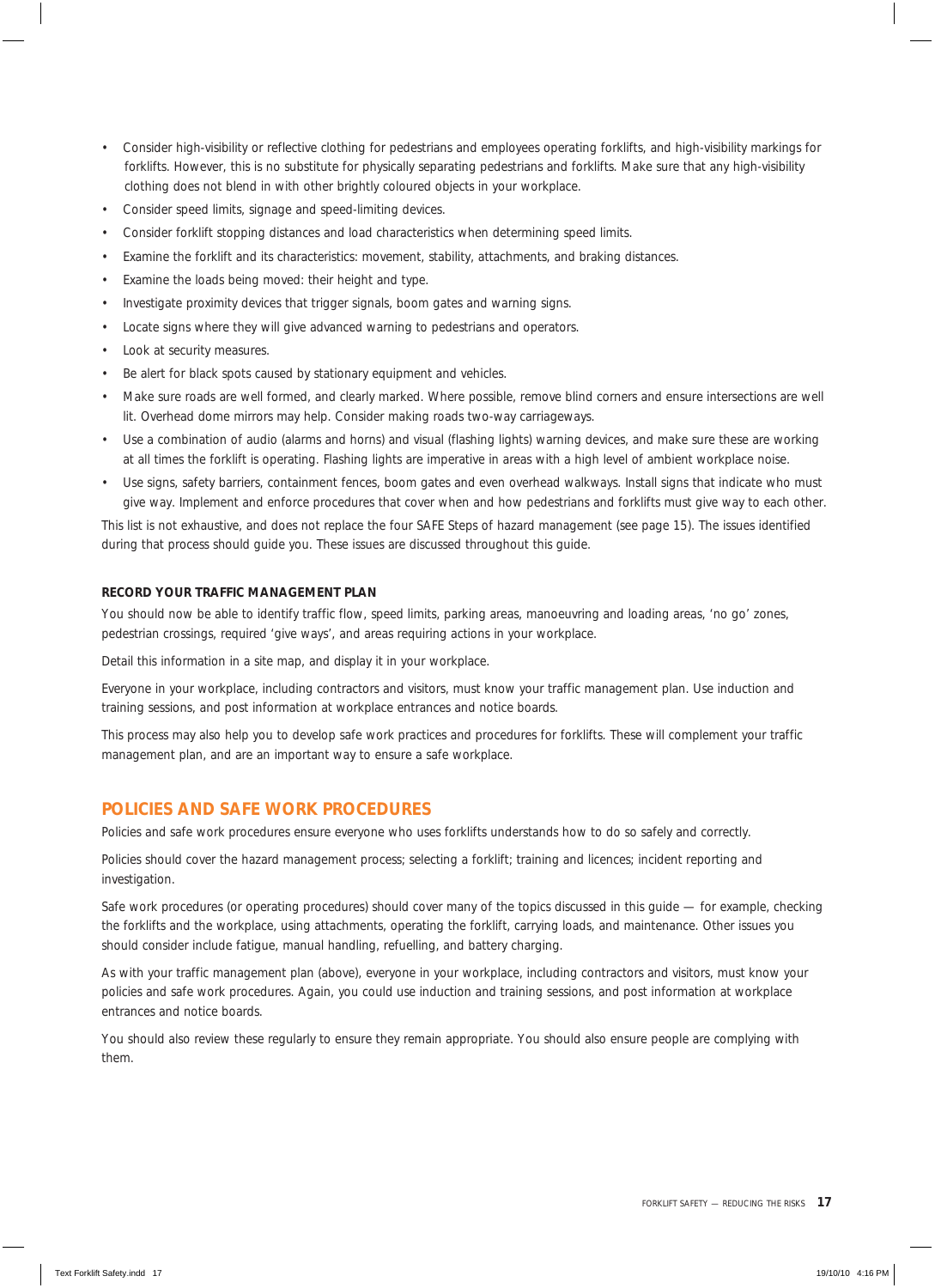## **INCIDENT REPORTING**

Develop and implement an incident reporting procedure.

Incidents involving forklifts must be reported immediately to the manager or supervisor.

Reporting incidents using the SAFE Steps allows you to:

- find out what went wrong and why
- improve work practices or the physical environment
- prevent similar incidents happening again.

Near misses must also be recorded and followed up.

Reporting near misses can give you the chance of preventing a severe accident, so treat them seriously.

You may use the four SAFE Steps of hazard management in this process. See page 15 for more information.

**It is important that if someone is killed or seriously injured — or could have been killed or seriously injured at your workplace — your local workplace health and safety authority must be notified.**

#### **SELECTING A FORKLIFT**

Develop and implement a purchasing policy.

The following people should be involved in the selection process – employer, supervisors, operator, and purchasing officer.

You need to work out which forklift, including what capacity and safety features, your workplace needs. Determining these needs before you buy or hire the forklift is the most effective way of reducing the risk of forklift-related injuries. For example:

- if you need a forklift to work in a flammable or explosive atmosphere, ask the manufacturer or supplier if the machine can do this safely
- if you need a forklift to work in poorly ventilated areas, make sure it's electric. There is a significant risk of poisoning or asphyxiation if fuel-powered forklifts are used in these environments.

Forklifts are being released with ever-increasing safety measures and features. But you need to ensure these features do not create additional risks in your workplace.

Remember to consult with your employees, employees' safety representative and others who may be affected by the new forklift before you make your final decision.

#### *See also Manufacturers and Suppliers: 'Reducing the Risks' on page 4.*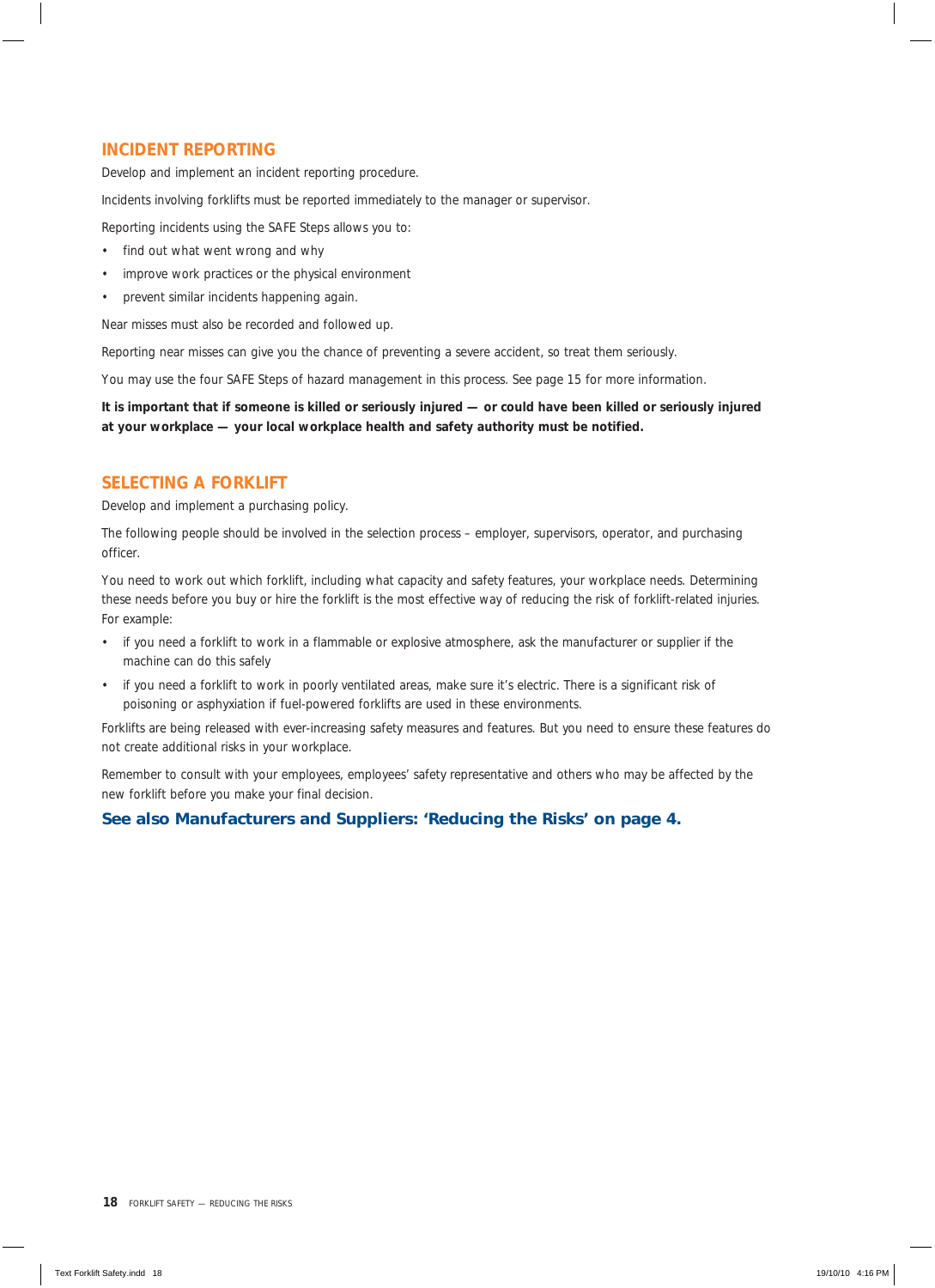## CONTACTS AND ACKNOWLEDGEMENTS

## **LOCAL WORKPLACE HEALTH AND SAFETY AUTHORITIES**

#### **Victoria**

WorkSafe Victoria – 1800 136 089 or visit www.worksafe.vic.gov.au

**New South Wales** WorkCover NSW – 13 10 50 or visit www.workcover.nsw.gov.au

**Queensland** Workplace Health and Safety Queensland – 1300 369 915 or visit www.worksafe.qld.gov.au

#### **South Australia**

SafeWork SA – 1300 365 255 or visit www.safework.sa.gov.au

#### **Tasmania**

Workplace Standards Tasmania – 1300 366 322 or visit www.wst.tas.gov.au

**Western Australia** WorkSafe WA – 1300 307 877 or visit www.worksafe.wa.gov.au

**Northern Territory** NT Worksafe – 1800 019 115 or visit www.worksafe.nt.gov.au

**Australian Capital Territory** ACT WorkCover – (02) 6207 3000 or visit www.ors.act.gov.au/workcover

**Commonwealth** Comcare – 1300 366 979 or visit www.comcare.gov.au

## **ACKNOWLEDGEMENTS**

We acknowledge that *Forklift safety — reducing the risks* is based on material, information and guidance from WorkSafe Victoria (and especially Barry Carter), Davies Brothers Pty Ltd, Linfox Pty Ltd, Workplace Standards Tasmania and WorkCover Tasmania.